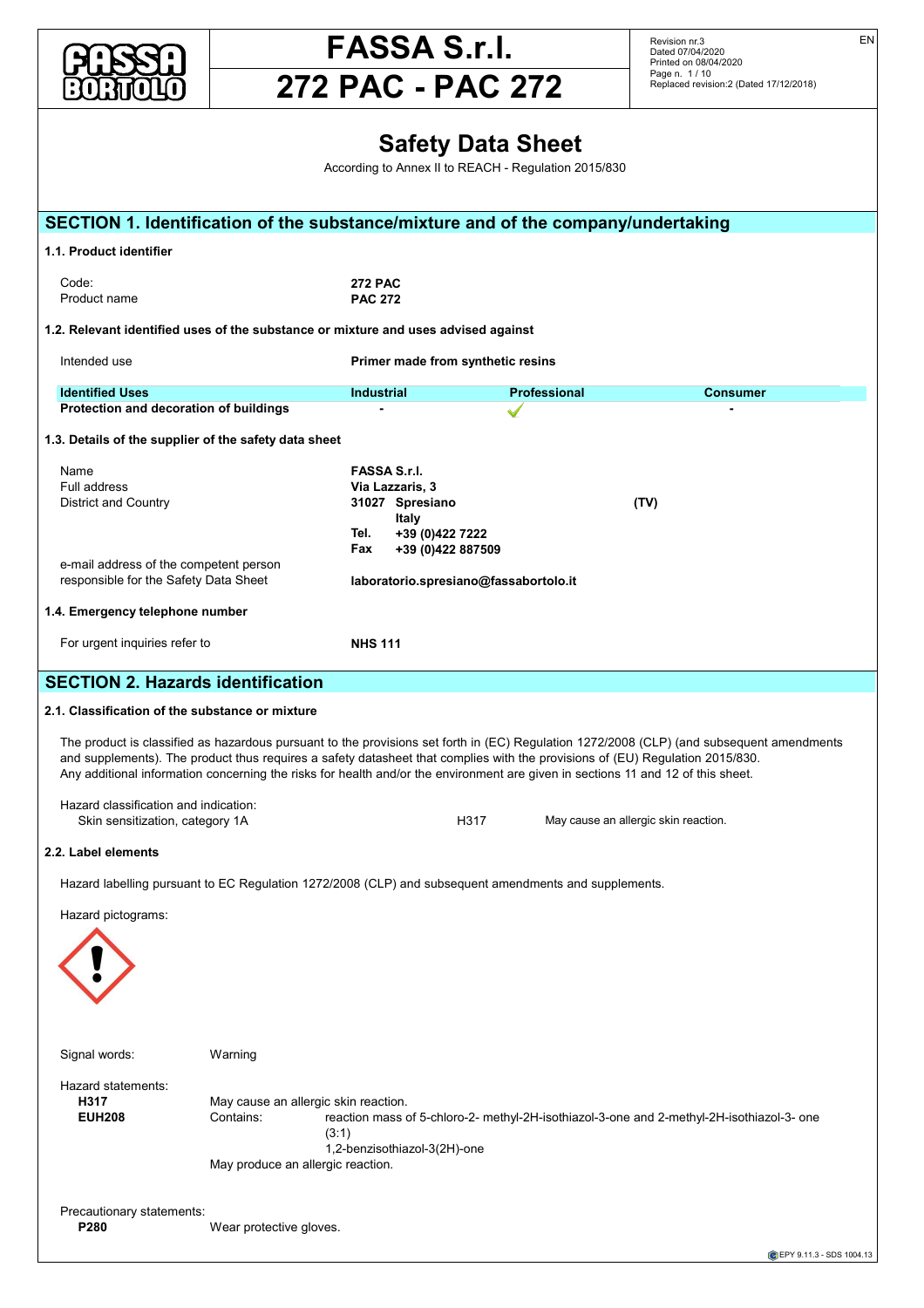

## **272 PAC - PAC 272**

Revision nr.3 Dated 07/04/2020 Printed on 08/04/2020 Page n. 2 / 10 Replaced revision:2 (Dated 17/12/2018) EN

## **SECTION 2. Hazards identification** ... / >>

| P <sub>261</sub> | Avoid breathing dust / fume / gas / mist / vapours / spray.             |
|------------------|-------------------------------------------------------------------------|
| P333+P313        | If skin irritation or rash occurs: Get medical advice / attention.      |
| P362+P364        | Take off contaminated clothing and wash it before reuse.                |
| P501             | Dispose of contents / container in accordance with national regulations |

**Contains:** 2-methylisothiazol-3(2H)-one

#### **2.3. Other hazards**

On the basis of available data, the product does not contain any PBT or vPvB in percentage greater than 0,1%.

For information on respirable crystalline silica, see section 11.

## **SECTION 3. Composition/information on ingredients**

## **3.2. Mixtures**

|              | Classification 1272/2008 (CLP)                                                                                                                                                                                         |
|--------------|------------------------------------------------------------------------------------------------------------------------------------------------------------------------------------------------------------------------|
|              |                                                                                                                                                                                                                        |
| 2634-33-5    | Acute Tox. 2 H330, Acute Tox. 4 H302, Eye Dam. 1 H318, Skin Irrit. 2 H315,<br>Skin Sens. 1 H317, Aquatic Acute 1 H400 M=1, Aquatic Chronic 2 H411                                                                      |
| 220-120-9    |                                                                                                                                                                                                                        |
| 613-088-00-6 |                                                                                                                                                                                                                        |
|              |                                                                                                                                                                                                                        |
| 2682-20-4    | Acute Tox. 2 H330, Acute Tox. 3 H301, Acute Tox. 3 H311, Skin Corr. 1B H314,<br>Eye Dam. 1 H318, Skin Sens. 1A H317, Aquatic Acute 1 H400 M=10,<br>Aquatic Chronic 1 H410 M=1, EUH071                                  |
| 220-239-6    |                                                                                                                                                                                                                        |
| 613-326-00-9 |                                                                                                                                                                                                                        |
|              | reaction mass of 5-chloro-2- methyl-2H-isothiazol-3-one and 2-methyl-2H-isothiazol-3- one (3:1)                                                                                                                        |
| 55965-84-9   | $0,00015$ ≤ x < 0,001 <b>A</b> cute Tox. 2 H310, Acute Tox. 2 H330, Acute Tox. 3 H301, Skin Corr. 1B H314,<br>Eye Dam. 1 H318, Skin Sens. 1A H317, Aquatic Acute 1 H400 M=100,<br>Aquatic Chronic 1 H410 M=100, EUH071 |
| 611-341-5    |                                                                                                                                                                                                                        |
| 613-167-00-5 |                                                                                                                                                                                                                        |
|              | $x =$ Conc. $%$<br>1,2-benzisothiazol-3(2H)-one<br>$0.005 \le x \le 0.05$<br>2-methylisothiazol-3(2H)-one<br>$0.0015 \le x \le 0.1$                                                                                    |

The full wording of hazard (H) phrases is given in section 16 of the sheet.

## **SECTION 4. First aid measures**

## **4.1. Description of first aid measures**

EYES: Remove contact lenses, if present. Wash immediately with plenty of water for at least 15 minutes, opening the eyelids fully. If problem persists, seek medical advice.

SKIN: Remove contaminated clothing. Wash immediately with plenty of water. If irritation persists, get medical advice/attention. Wash contaminated clothing before using it again.

INHALATION: Remove to open air. In the event of breathing difficulties, get medical advice/attention immediately.

INGESTION: Get medical advice/attention. Induce vomiting only if indicated by the doctor. Never give anything by mouth to an unconscious person, unless authorised by a doctor.

## **4.2. Most important symptoms and effects, both acute and delayed**

Information not available

## **4.3. Indication of any immediate medical attention and special treatment needed**

Information not available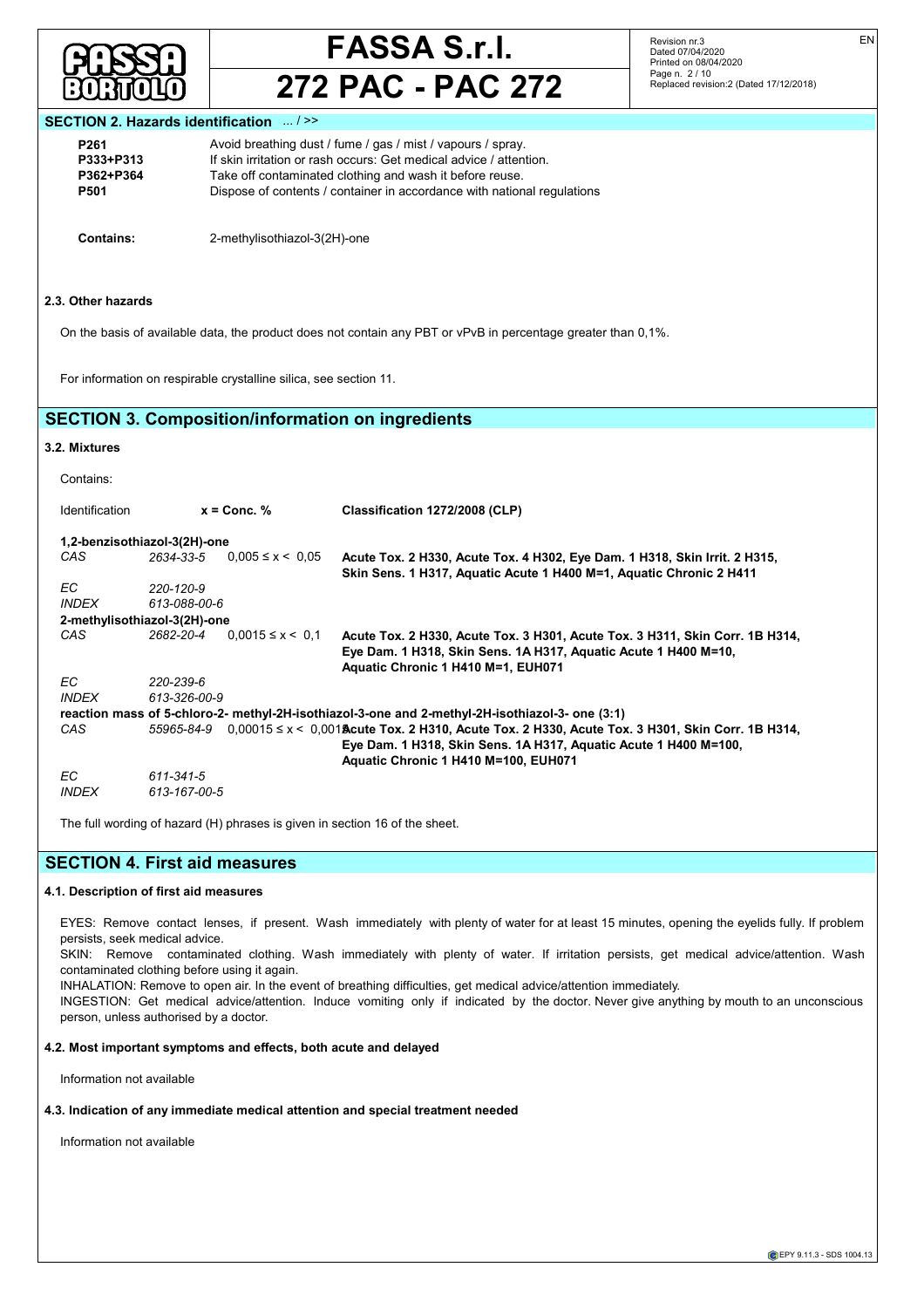

## **272 PAC - PAC 272**

EN

## **SECTION 5. Firefighting measures**

### **5.1. Extinguishing media**

SUITABLE EXTINGUISHING EQUIPMENT The extinguishing equipment should be of the conventional kind: carbon dioxide, foam, powder and water spray. UNSUITABLE EXTINGUISHING EQUIPMENT None in particular.

#### **5.2. Special hazards arising from the substance or mixture**

HAZARDS CAUSED BY EXPOSURE IN THE EVENT OF FIRE Do not breathe combustion products.

## **5.3. Advice for firefighters**

## GENERAL INFORMATION

Use jets of water to cool the containers to prevent product decomposition and the development of substances potentially hazardous for health. Always wear full fire prevention gear. Collect extinguishing water to prevent it from draining into the sewer system. Dispose of contaminated water used for extinction and the remains of the fire according to applicable regulations. SPECIAL PROTECTIVE EQUIPMENT FOR FIRE-FIGHTERS

Normal fire fighting clothing i.e. fire kit (BS EN 469), gloves (BS EN 659) and boots (HO specification A29 and A30) in combination with self-contained open circuit positive pressure compressed air breathing apparatus (BS EN 137).

## **SECTION 6. Accidental release measures**

### **6.1. Personal precautions, protective equipment and emergency procedures**

#### Block the leakage if there is no hazard.

Wear suitable protective equipment (including personal protective equipment referred to under Section 8 of the safety data sheet) to prevent any contamination of skin, eyes and personal clothing. These indications apply for both processing staff and those involved in emergency procedures.

#### **6.2. Environmental precautions**

The product must not penetrate into the sewer system or come into contact with surface water or ground water.

#### **6.3. Methods and material for containment and cleaning up**

Collect the leaked product into a suitable container. Evaluate the compatibility of the container to be used, by checking section 10. Absorb the remainder with inert absorbent material.

Make sure the leakage site is well aired. Contaminated material should be disposed of in compliance with the provisions set forth in point 13.

#### **6.4. Reference to other sections**

Any information on personal protection and disposal is given in sections 8 and 13.

## **SECTION 7. Handling and storage**

### **7.1. Precautions for safe handling**

Before handling the product, consult all the other sections of this material safety data sheet. Avoid leakage of the product into the environment. Do not eat, drink or smoke during use.

Product for professional use. Always read the technical datasheet before using. Wear protective gloves and garments, and in the event of contact with the skin wash with plenty of water and soap. During use, ventilate the room well and use water to clean tools.

### **7.2. Conditions for safe storage, including any incompatibilities**

Keep the product in clearly labelled containers. Keep containers away from any incompatible materials, see section 10 for details.

## **7.3. Specific end use(s)**

Information not available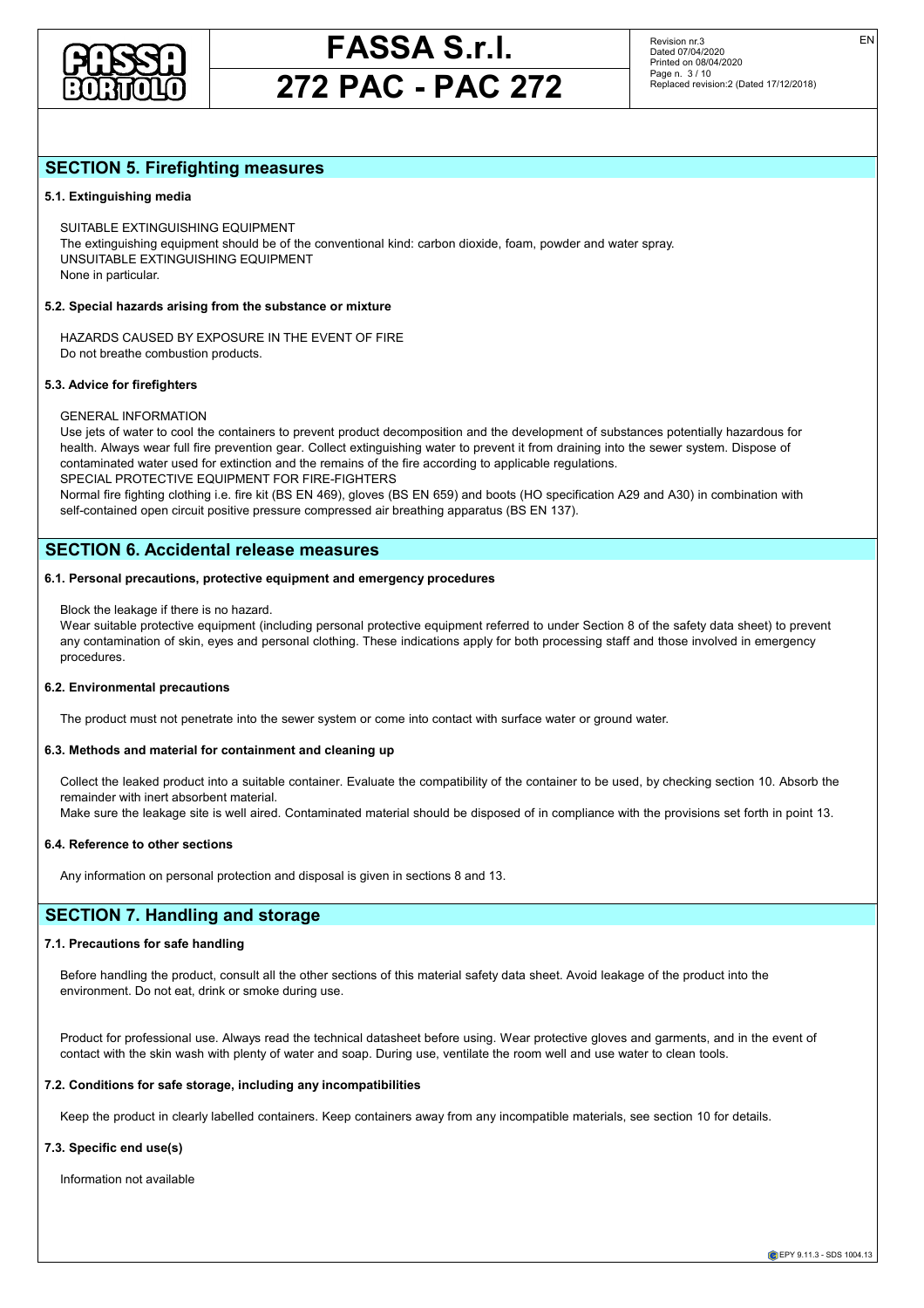

## **272 PAC - PAC 272**

Revision nr.3 Dated 07/04/2020 Printed on 08/04/2020 Page n. 4 / 10 Replaced revision:2 (Dated 17/12/2018)

## **SECTION 8. Exposure controls/personal protection**

### **8.1. Control parameters**

| <b>ESP</b> | España         | LÍMITES DE EXPOSICIÓN PROFESIONAL PARA AGENTES QUÍMICOS EN ESPAÑA 2019<br>(INSST)                                                                                                                                                                                                      |
|------------|----------------|----------------------------------------------------------------------------------------------------------------------------------------------------------------------------------------------------------------------------------------------------------------------------------------|
| <b>FRA</b> | France         | Valeurs limites d'exposition professionnelle aux agents chimiques en France. ED 984 - INRS                                                                                                                                                                                             |
| <b>GBR</b> | United Kingdom | EH40/2005 Workplace exposure limits (Third edition, published 2018)                                                                                                                                                                                                                    |
| <b>HUN</b> | Magyarország   | A pénzügyminiszter 7/2018. (VIII. 29.) PM rendelete a munkahelyek kémiai biztonságáról szóló                                                                                                                                                                                           |
|            |                | 25/2000. (IX. 30.) EüM-SZCSM együttes rendelet módosításáról                                                                                                                                                                                                                           |
| <b>ITA</b> | Italia         | DIRETTIVA (UE) 2017/164 DELLA COMMISSIONE del 31 gennaio 2017                                                                                                                                                                                                                          |
| <b>POL</b> | Polska         | ROZPORZADZENIE MINISTRA RODZINY, PRACY I POLITYKI SPOŁECZNEJ z dnia 12 czerwca                                                                                                                                                                                                         |
|            |                | 2018 r                                                                                                                                                                                                                                                                                 |
| <b>PRT</b> | Portugal       | Ministério da Economia e do Emprego Consolida as prescrições mínimas em matéria de protecção<br>dos trabalhadores contra os riscos para a segurança e a saúde devido à exposição a agentes<br>guímicos no trabalho - Diário da República, 1.ª série - N.º 111 - 11 de junho de 2018    |
| <b>ROU</b> | România        | HOTĂRÂRE nr. 584 din 2 august 2018 pentru modificarea Hotărârii Guvernului nr. 1.218/2006<br>privind stabilirea cerințelor minime de securitate și sănătate în muncă pentru asigurarea protecției<br>lucrătorilor împotriva riscurilor legate de prezenta agentilor chimici            |
| <b>SVK</b> | Slovensko      | Nariadenie vlády č. 33/2018 Z. z. Nariadenie vlády Slovenskej republiky, ktorým sa mení a dopĺňa<br>nariadenie vlády Slovenskej republiky č. 355/2006 Z. z. o ochrane zamestnancov pred rizikami<br>súvisiacimi s expozíciou chemickým faktorom pri práci v znení neskorších predpisov |
|            | TLV-ACGIH      | ACGIH 2019                                                                                                                                                                                                                                                                             |
|            |                |                                                                                                                                                                                                                                                                                        |

## **QUARTZ**

| <b>Threshold Limit Value</b> |            |        |     |            |     |                        |
|------------------------------|------------|--------|-----|------------|-----|------------------------|
| Type                         | Country    | TWA/8h |     | STEL/15min |     | Remarks / Observations |
|                              |            | mg/m3  | ppm | mg/m3      | ppm |                        |
| <b>VLA</b>                   | <b>ESP</b> | 0,1    |     |            |     | <b>RESP</b>            |
| <b>VLEP</b>                  | <b>FRA</b> | 0,1    |     |            |     | <b>RESP</b>            |
| <b>WEL</b>                   | <b>GBR</b> | 0,1    |     |            |     | <b>RESP</b>            |
| AK                           | <b>HUN</b> | 0, 15  |     |            |     | <b>RESP</b>            |
| <b>VLEP</b>                  | <b>ITA</b> | 0,025  |     |            |     | <b>RESP</b>            |
| NDS/NDSCh                    | <b>POL</b> | 2      |     |            |     | Tot                    |
| NDS/NDSCh                    | <b>POL</b> | 0,3    |     |            |     | <b>RESP</b>            |
| <b>VLE</b>                   | <b>PRT</b> | 0,025  |     |            |     | <b>RESP</b>            |
| <b>TLV</b>                   | ROU        | 0,1    |     |            |     | <b>RESP</b>            |
| <b>NPEL</b>                  | <b>SVK</b> | 0,1    |     |            |     | <b>RESP</b>            |
| <b>TLV-ACGIH</b>             |            | 0,025  |     |            |     |                        |

Legend:

(C) = CEILING ; INHAL = Inhalable Fraction ; RESP = Respirable Fraction ; THORA = Thoracic Fraction.

### **8.2. Exposure controls**

As the use of adequate technical equipment must always take priority over personal protective equipment, make sure that the workplace is well aired through effective local aspiration.

When choosing personal protective equipment, ask your chemical substance supplier for advice.

Personal protective equipment must be CE marked, showing that it complies with applicable standards.

Provide an emergency shower with face and eye wash station.

HAND PROTECTION

In the case of prolonged contact with the product, protect the hands with penetration-resistant work gloves (see standard EN 374). Work glove material must be chosen according to the use process and the products that may form. Latex gloves may cause sensitivity reactions.

SKIN PROTECTION

Wear category I professional long-sleeved overalls and safety footwear (see Regulation 2016/425 and standard EN ISO 20344). Wash body with soap and water after removing protective clothing.

EYE PROTECTION

Wear airtight protective goggles (see standard EN 166).

RESPIRATORY PROTECTION

None required, unless indicated otherwise in the chemical risk assessment.

ENVIRONMENTAL EXPOSURE CONTROLS

The emissions generated by manufacturing processes, including those generated by ventilation equipment, should be checked to ensure compliance with environmental standards.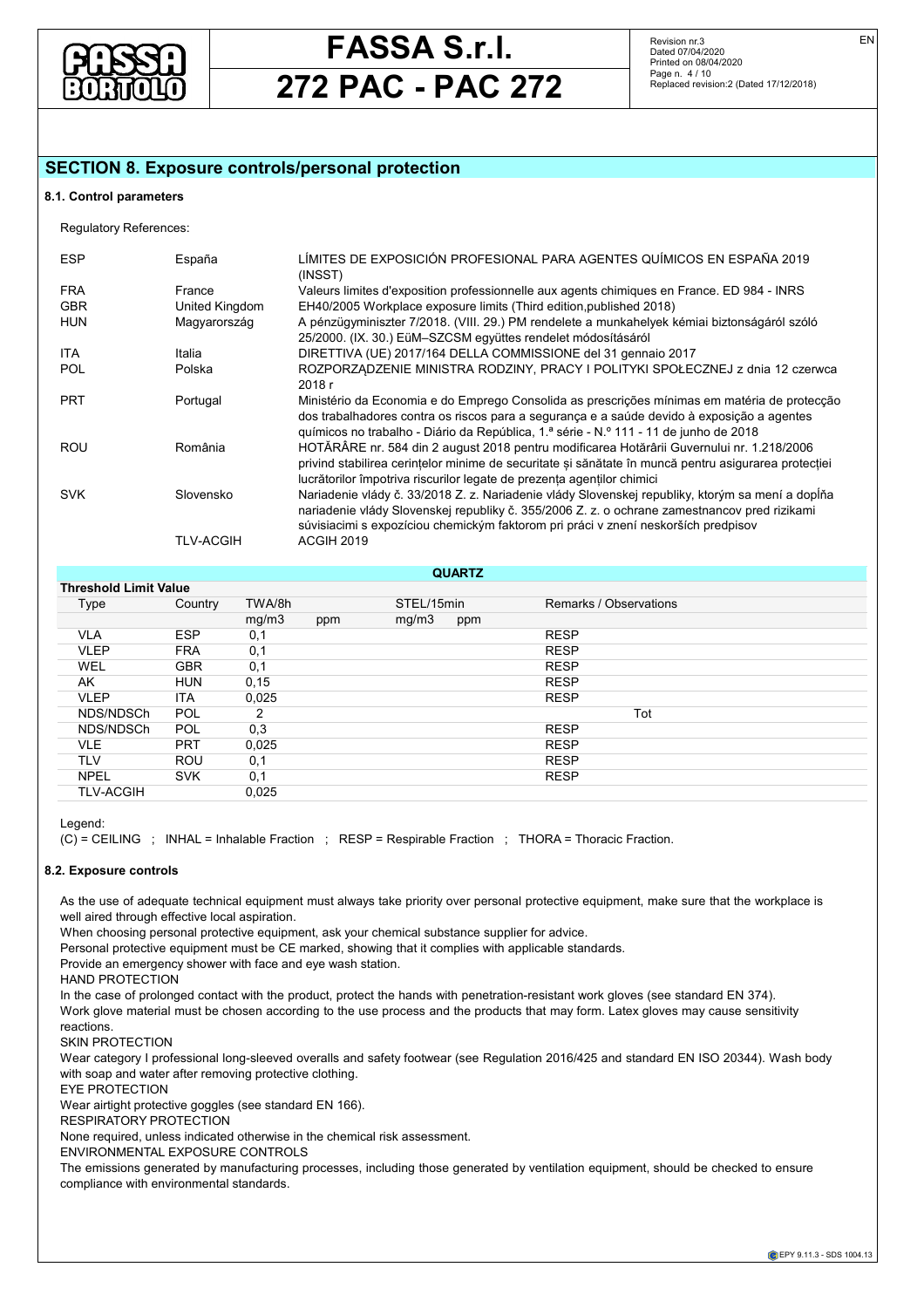

Revision nr.3 Dated 07/04/2020 Printed on 08/04/2020 Page n. 5 / 10 Replaced revision:2 (Dated 17/12/2018)

**Information** 

## **SECTION 9. Physical and chemical properties**

## **9.1. Information on basic physical and chemical properties**

| <b>Properties</b>                      |        | Value          |
|----------------------------------------|--------|----------------|
| Appearance                             |        | pasty liquid   |
| Colour                                 |        | light blue     |
| Odour                                  |        | characteristic |
| Odour threshold                        |        | Not available  |
| рH                                     |        | $8-10$         |
| Melting point / freezing point         |        | Not available  |
| Initial boiling point                  |        | Not available  |
| Boiling range                          |        | Not available  |
| Flash point                            | $\geq$ | °C             |
| <b>Evaporation Rate</b>                |        | Not available  |
| Flammability of solids and gases       |        | not flammable  |
| Lower inflammability limit             |        | Not available  |
| Upper inflammability limit             |        | Not available  |
| Lower explosive limit                  |        | Not available  |
| Upper explosive limit                  |        | Not available  |
| Vapour pressure                        |        | Not available  |
| Vapour density                         |        | Not available  |
| Relative density                       |        | 1,55-1,65      |
| Solubility                             |        | Not available  |
| Partition coefficient: n-octanol/water |        | Not available  |
| Auto-ignition temperature              |        | Not available  |
| Decomposition temperature              |        | Not available  |
| Viscosity                              |        | Not available  |
| <b>Explosive properties</b>            |        | Not available  |
| Oxidising properties                   |        | Not available  |

### **9.2. Other information**

Maximum VOC content limit values ( Directive 2004/42/CE). Category A/g, WB: Maximum VOC 30 g/l (January 2010); Maximum VOC content in product < 30 g/l

## **SECTION 10. Stability and reactivity**

## **10.1. Reactivity**

There are no particular risks of reaction with other substances in normal conditions of use.

### **10.2. Chemical stability**

The product is stable in normal conditions of use and storage.

### **10.3. Possibility of hazardous reactions**

No hazardous reactions are foreseeable in normal conditions of use and storage.

#### **10.4. Conditions to avoid**

None in particular. However the usual precautions used for chemical products should be respected.

### **10.5. Incompatible materials**

Information not available

#### **10.6. Hazardous decomposition products**

Information not available

EN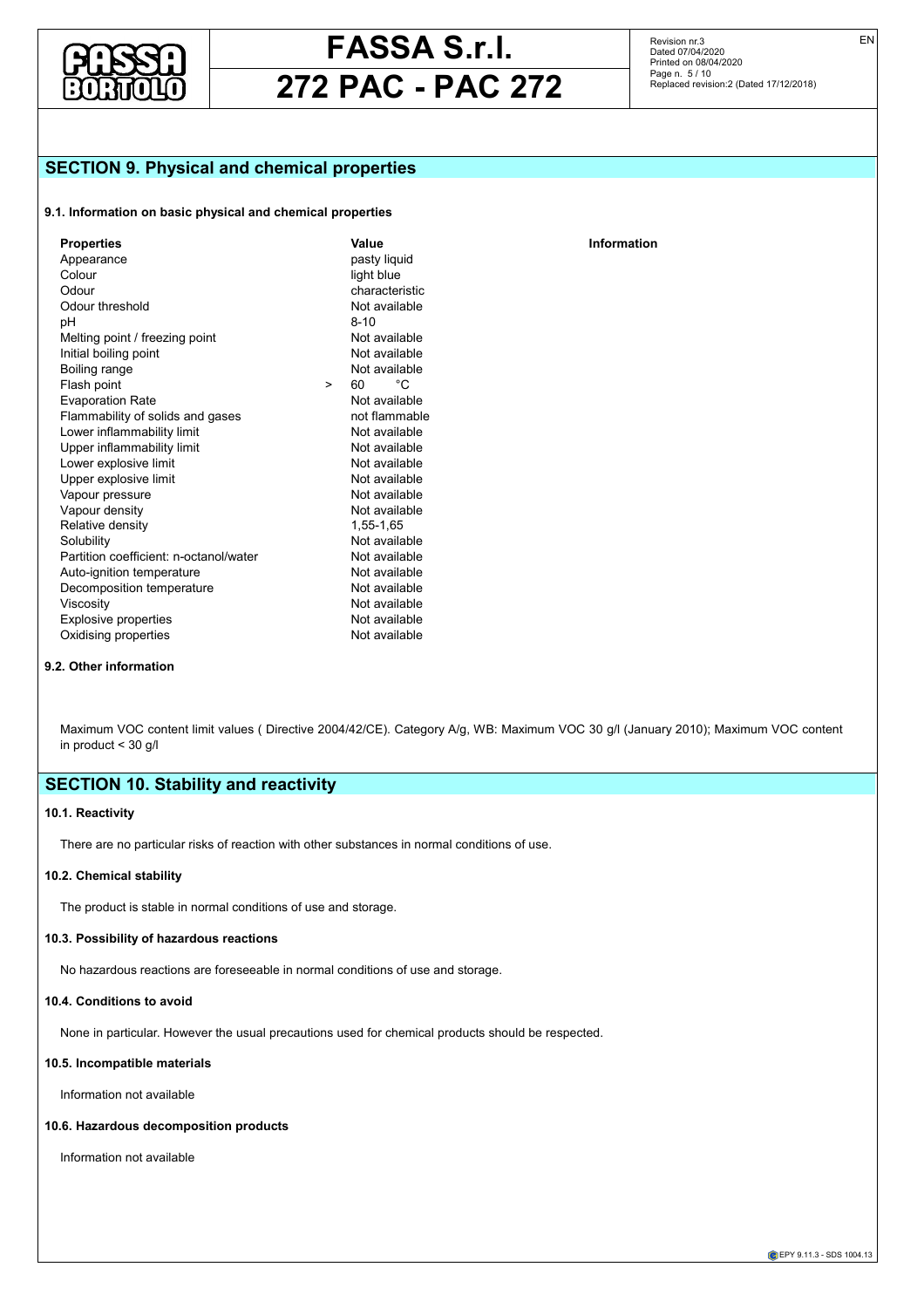

## **272 PAC - PAC 272**

Revision nr.3 Dated 07/04/2020 Printed on 08/04/2020 Page n. 6 / 10 Replaced revision:2 (Dated 17/12/2018) EN

## **SECTION 11. Toxicological information**

### **11.1. Information on toxicological effects**

Information on respirable crystalline silica:

The International Agency for Research on Cancer has declared that crystalline silica inhaled due to occupational exposure may cause lung cancer in humans. It nonetheless underlined that the risk does not pertain to all industrial situations nor all types of crystalline silica. In 2003, the EU Scientific Committee on Occupational Exposure Limit Values declared that the main effect on humans of inhalation of respirable crystalline silica dust is silicosis. Sufficient information is available to conclude that the relative risk of lung cancer among persons affected by silicosis is higher. Worker protection is guaranteed when complying with current occupational exposure limit values. In addition, workers must receive suitable training on the appropriate use and handling of such products.

Metabolism, toxicokinetics, mechanism of action and other information

Information not available

Information on likely routes of exposure

Information not available

Delayed and immediate effects as well as chronic effects from short and long-term exposure

Information not available

Interactive effects

Information not available

## ACUTE TOXICITY

LC50 (Inhalation) of the mixture: Not classified (no significant component) LD50 (Oral) of the mixture: Not classified (no significant component) LD50 (Dermal) of the mixture:  $\blacksquare$  Not classified (no significant component)

#### SKIN CORROSION / IRRITATION

Does not meet the classification criteria for this hazard class

SERIOUS EYE DAMAGE / IRRITATION

Does not meet the classification criteria for this hazard class

RESPIRATORY OR SKIN SENSITISATION

Sensitising for the skin May produce an allergic reaction. Contains: reaction mass of 5-chloro-2- methyl-2H-isothiazol-3-one and 2-methyl-2H-isothiazol-3- one (3:1) 1,2-benzisothiazol-3(2H)-one

GERM CELL MUTAGENICITY

Does not meet the classification criteria for this hazard class

**CARCINOGENICITY** 

Does not meet the classification criteria for this hazard class

REPRODUCTIVE TOXICITY

Does not meet the classification criteria for this hazard class

STOT - SINGLE EXPOSURE

Does not meet the classification criteria for this hazard class

STOT - REPEATED EXPOSURE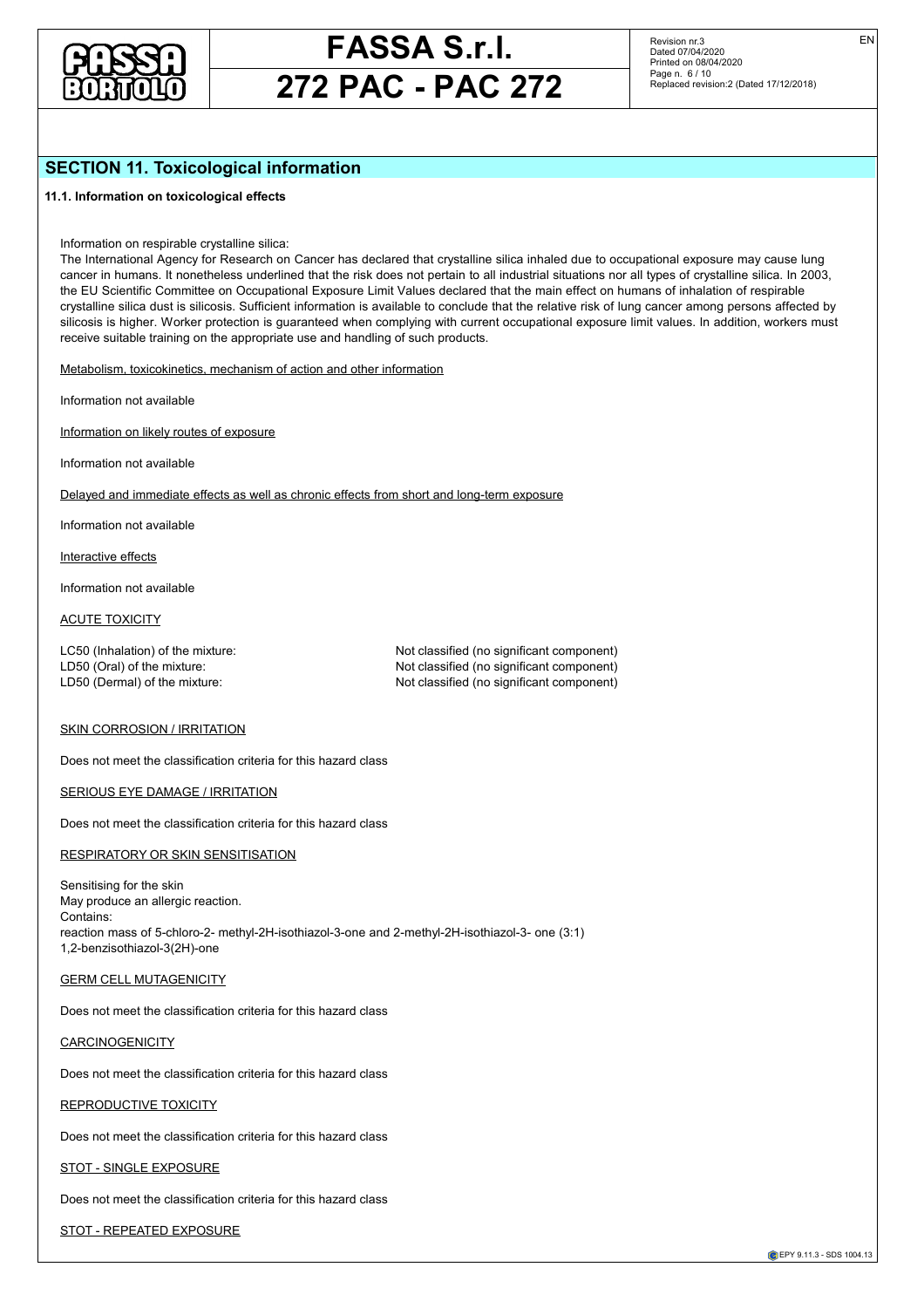

## **272 PAC - PAC 272**

Revision nr.3<br>Dated 07/04/2020<br>Printed on 08/04/2020<br>Page n. 7 / 10<br>Replaced revision:2 (Dated 17/12/2018)

## **SECTION 11. Toxicological information** ... / >>

Does not meet the classification criteria for this hazard class

### ASPIRATION HAZARD

Does not meet the classification criteria for this hazard class

## **SECTION 12. Ecological information**

## **12.1. Toxicity**

| 1,2-benzisothiazol-3(2H)-one<br>LC50 - for Fish<br>EC50 - for Crustacea<br>EC50 - for Algae / Aquatic Plants<br>EC10 for Algae / Aquatic Plants<br>Chronic NOEC for Fish<br>Chronic NOEC for Crustacea                                                                                                                   | 1,6 mg/l/96h<br>3,27 mg/l/48h<br>0,11 mg/l/72h<br>0,04 mg/l/72h<br>0,21 mg/l 28d<br>1,2 mg/l $21d$            |
|--------------------------------------------------------------------------------------------------------------------------------------------------------------------------------------------------------------------------------------------------------------------------------------------------------------------------|---------------------------------------------------------------------------------------------------------------|
| 2-methylisothiazol-3(2H)-one<br>LC50 - for Fish<br>EC50 - for Crustacea<br>EC50 - for Algae / Aquatic Plants<br>Chronic NOEC for Fish<br>Chronic NOEC for Crustacea<br>Chronic NOEC for Algae / Aquatic Plants                                                                                                           | 6 mg/l/96h<br>1,68 mg/l/48h<br>0,157 mg/l/72h<br>2,1 mg/l 28d<br>0,55 mg/l 21d<br>0,03 mg/l 72h               |
| reaction mass of 5-chloro-2- methyl-2H-isothiazol-3-one and 2-methyl-2H-isothiazol-3- one (3:1)<br>LC50 - for Fish<br>EC50 - for Crustacea<br>EC50 - for Algae / Aquatic Plants<br>Chronic NOEC for Fish<br>Chronic NOEC for Crustacea<br>Chronic NOEC for Algae / Aquatic Plants<br>12.2. Persistence and degradability | 0,22 mg/l/96h<br>0,1 mg/l/48h<br>0,048 mg/l/72h<br>0,098 mg/l 28d<br>0,004 mg/l 21d<br>0,0012 mg/l 72h        |
| 1,2-benzisothiazol-3(2H)-one<br>Rapidly degradable                                                                                                                                                                                                                                                                       |                                                                                                               |
| 2-methylisothiazol-3(2H)-one<br>Rapidly degradable                                                                                                                                                                                                                                                                       |                                                                                                               |
| reaction mass of 5-chloro-2- methyl-2H-isothiazol-3-one and 2-methyl-2H-isothiazol-3- one (3:1)<br>Rapidly degradable                                                                                                                                                                                                    |                                                                                                               |
| 12.3. Bioaccumulative potential                                                                                                                                                                                                                                                                                          |                                                                                                               |
| 1,2-benzisothiazol-3(2H)-one<br>Partition coefficient: n-octanol/water<br><b>BCF</b>                                                                                                                                                                                                                                     | 0.7 Log Kow<br>$6,95 -$                                                                                       |
| 12.4. Mobility in soil                                                                                                                                                                                                                                                                                                   |                                                                                                               |
| Information not available                                                                                                                                                                                                                                                                                                |                                                                                                               |
| 12.5. Results of PBT and vPvB assessment                                                                                                                                                                                                                                                                                 |                                                                                                               |
|                                                                                                                                                                                                                                                                                                                          | On the basis of available data, the product does not contain any PBT or vPvB in percentage greater than 0,1%. |

## **12.6. Other adverse effects**

Information not available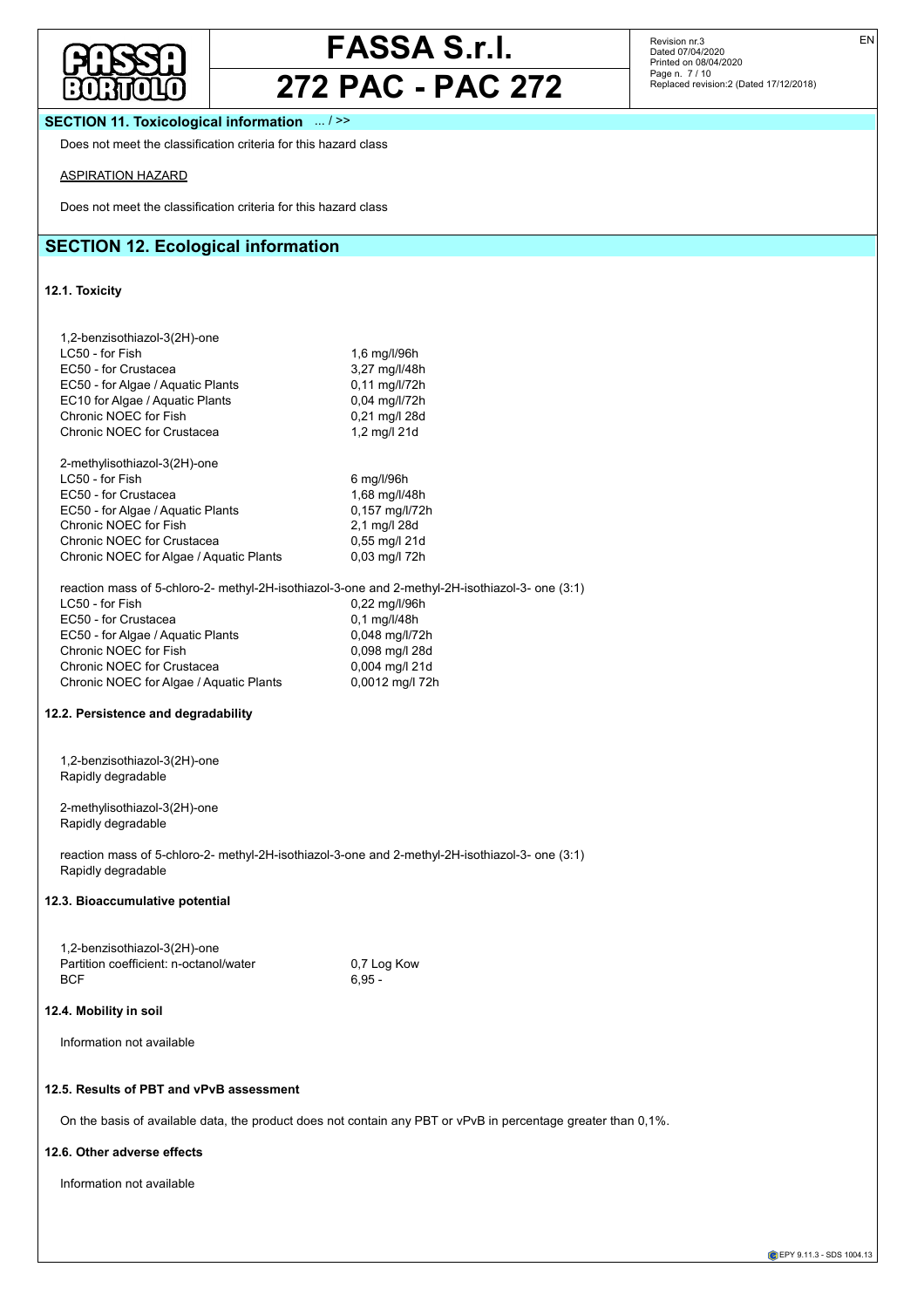

## **272 PAC - PAC 272**

Revision nr.3 Dated 07/04/2020 Printed on 08/04/2020 Page n. 8 / 10 Replaced revision:2 (Dated 17/12/2018) EN

## **SECTION 13. Disposal considerations**

#### **13.1. Waste treatment methods**

Reuse, when possible. Product residues should be considered special hazardous waste. The hazard level of waste containing this product should be evaluated according to applicable regulations.

Disposal must be performed through an authorised waste management firm, in compliance with national and local regulations. CONTAMINATED PACKAGING

Contaminated packaging must be recovered or disposed of in compliance with national waste management regulations.

## **SECTION 14. Transport information**

The product is not dangerous under current provisions of the Code of International Carriage of Dangerous Goods by Road (ADR) and by Rail (RID), of the International Maritime Dangerous Goods Code (IMDG), and of the International Air Transport Association (IATA) regulations.

#### **14.1. UN number**

Not applicable **14.2. UN proper shipping name**

Not applicable **14.3. Transport hazard class(es)**

Not applicable **14.4. Packing group**

Not applicable **14.5. Environmental hazards**

Not applicable **14.6. Special precautions for user**

Not applicable

**14.7. Transport in bulk according to Annex II of Marpol and the IBC Code**

Information not relevant

## **SECTION 15. Regulatory information**

#### **15.1. Safety, health and environmental regulations/legislation specific for the substance or mixture**

Seveso Category - Directive 2012/18/EC: None

Restrictions relating to the product or contained substances pursuant to Annex XVII to EC Regulation 1907/2006 Product

Point 3

Substances in Candidate List (Art. 59 REACH)

On the basis of available data, the product does not contain any SVHC in percentage greater than 0,1%.

Substances subject to authorisation (Annex XIV REACH) None

Substances subject to exportation reporting pursuant to (EC) Reg. 649/2012:

None

Substances subject to the Rotterdam Convention:

None

Substances subject to the Stockholm Convention: None

Healthcare controls

Workers exposed to this chemical agent must not undergo health checks, provided that available risk-assessment data prove that the risks related to the workers' health and safety are modest and that the 98/24/EC directive is respected.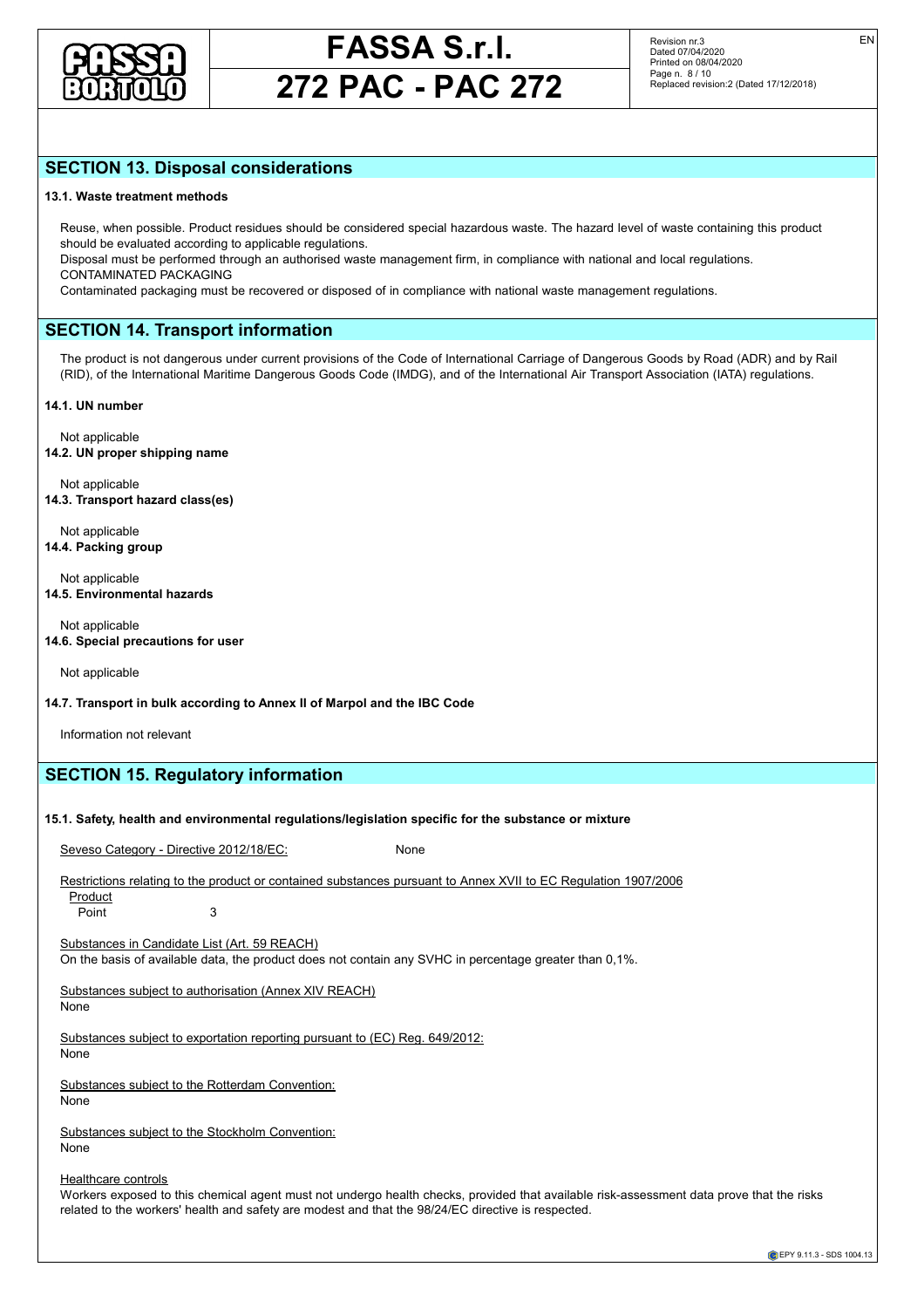

## **272 PAC - PAC 272**

Revision nr.3 Dated 07/04/2020 Printed on 08/04/2020 Page n. 9 / 10 Replaced revision:2 (Dated 17/12/2018) EN

## **SECTION 15. Regulatory information** ... / >>

In order to provide information to manufacturers and users of products and materials containing crystalline silica, a guide has been created for managing respirable crystalline silica and the safe use of products containing crystalline silica in the workplace. For information: http://www.nepsi.eu: Agreement on workers' health protection through the good handling and use of crystalline silica and products containing it (2006/C 279/02).

### **15.2. Chemical safety assessment**

A chemical safety assessment has not been performed for the preparation/for the substances indicated in section 3.

## **SECTION 16. Other information**

Text of hazard (H) indications mentioned in section 2-3 of the sheet:

| <b>Acute Tox. 2</b>      | Acute toxicity, category 2                                         |
|--------------------------|--------------------------------------------------------------------|
| Acute Tox. 3             | Acute toxicity, category 3                                         |
| Acute Tox. 4             | Acute toxicity, category 4                                         |
| Skin Corr. 1B            | Skin corrosion, category 1B                                        |
| Eye Dam. 1               | Serious eye damage, category 1                                     |
| Skin Irrit. 2            | Skin irritation, category 2                                        |
| Skin Sens. 1             | Skin sensitization, category 1                                     |
| Skin Sens. 1A            | Skin sensitization, category 1A                                    |
| <b>Aquatic Acute 1</b>   | Hazardous to the aquatic environment, acute toxicity, category 1   |
| <b>Aquatic Chronic 1</b> | Hazardous to the aquatic environment, chronic toxicity, category 1 |
| <b>Aquatic Chronic 2</b> | Hazardous to the aquatic environment, chronic toxicity, category 2 |
| H310                     | Fatal in contact with skin.                                        |
| H330                     | Fatal if inhaled.                                                  |
| H301                     | Toxic if swallowed.                                                |
| H311                     | Toxic in contact with skin.                                        |
| H302                     | Harmful if swallowed.                                              |
| H314                     | Causes severe skin burns and eye damage.                           |
| H318                     | Causes serious eye damage.                                         |
| H315                     | Causes skin irritation                                             |
| H317                     | May cause an allergic skin reaction.                               |
| H400                     | Very toxic to aquatic life.                                        |
| H410                     | Very toxic to aquatic life with long lasting effects.              |
| H411                     | Toxic to aquatic life with long lasting effects.                   |
| <b>EUH071</b>            | Corrosive to the respiratory tract.                                |
|                          |                                                                    |

LEGEND:

- ADR: European Agreement concerning the carriage of Dangerous goods by Road
- CAS NUMBER: Chemical Abstract Service Number
- CE50: Effective concentration (required to induce a 50% effect)
- CE NUMBER: Identifier in ESIS (European archive of existing substances)
- CLP: EC Regulation 1272/2008
- DNEL: Derived No Effect Level
- EmS: Emergency Schedule
- GHS: Globally Harmonized System of classification and labeling of chemicals
- IATA DGR: International Air Transport Association Dangerous Goods Regulation
- IC50: Immobilization Concentration 50%
- IMDG: International Maritime Code for dangerous goods
- IMO: International Maritime Organization
- INDEX NUMBER: Identifier in Annex VI of CLP
- LC50: Lethal Concentration 50%
- LD50: Lethal dose 50%
- OEL: Occupational Exposure Level
- PBT: Persistent bioaccumulative and toxic as REACH Regulation
- PEC: Predicted environmental Concentration
- PEL: Predicted exposure level
- PNEC: Predicted no effect concentration
- REACH: EC Regulation 1907/2006
- RID: Regulation concerning the international transport of dangerous goods by train
- TLV: Threshold Limit Value
- TLV CEILING: Concentration that should not be exceeded during any time of occupational exposure.
- TWA STEL: Short-term exposure limit
- TWA: Time-weighted average exposure limit
- VOC: Volatile organic Compounds
- vPvB: Very Persistent and very Bioaccumulative as for REACH Regulation
- WGK: Water hazard classes (German).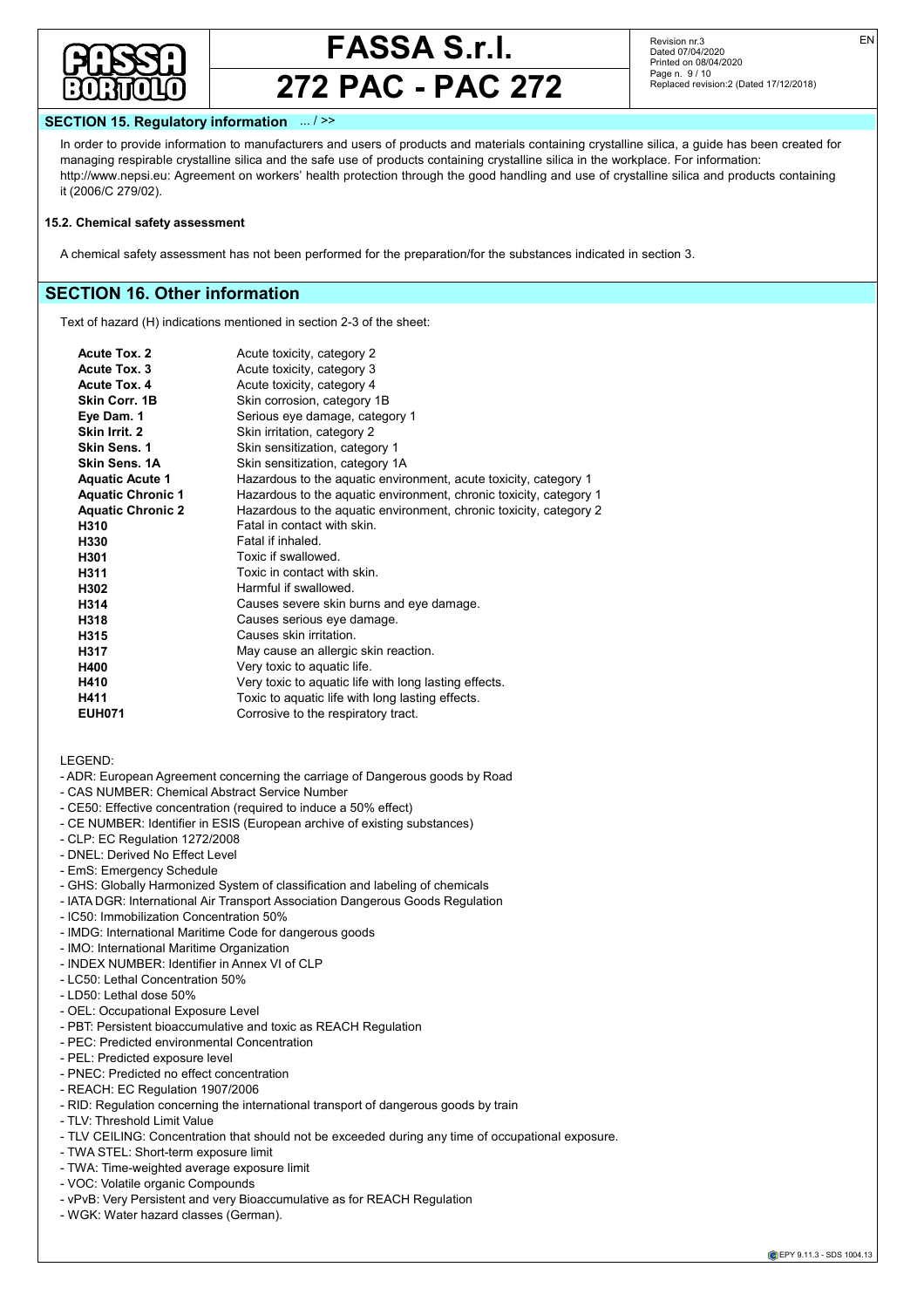

Revision nr.3 Dated 07/04/2020 Printed on 08/04/2020 Page n. 10 / 10 Replaced revision:2 (Dated 17/12/2018)

## **SECTION 16. Other information**

- GENERAL BIBLIOGRAPHY1. Regulation (EC) 1907/2006 (REACH) of the European Parliament
- 2. Regulation (EC) 1272/2008 (CLP) of the European Parliament
- 3. Regulation (EU) 790/2009 (I Atp. CLP) of the European Parliament
- 4. Regulation (EU) 2015/830 of the European Parliament
- 5. Regulation (EU) 286/2011 (II Atp. CLP) of the European Parliament
- 6. Regulation (EU) 618/2012 (III Atp. CLP) of the European Parliament
- 7. Regulation (EU) 487/2013 (IV Atp. CLP) of the European Parliament
- 8. Regulation (EU) 944/2013 (V Atp. CLP) of the European Parliament
- 9. Regulation (EU) 605/2014 (VI Atp. CLP) of the European Parliament
- 10. Regulation (EU) 2015/1221 (VII Atp. CLP) of the European Parliament
- 11. Regulation (EU) 2016/918 (VIII Atp. CLP) of the European Parliament
- 12. Regulation (EU) 2016/1179 (IX Atp. CLP)
- 13. Regulation (EU) 2017/776 (X Atp. CLP)
- 14. Regulation (EU) 2018/669 (XI Atp. CLP)
- 15. Regulation (EU) 2018/1480 (XIII Atp. CLP)
- 16. Regulation (EU) 2019/521 (XII Atp. CLP)
- The Merck Index. 10th Edition
- Handling Chemical Safety
- INRS Fiche Toxicologique (toxicological sheet)
- Patty Industrial Hygiene and Toxicology
- N.I. Sax Dangerous properties of Industrial Materials-7, 1989 Edition
- IFA GESTIS website
- ECHA website
- Database of SDS models for chemicals Ministry of Health and ISS (Istituto Superiore di Sanità) Italy

Note for users:

The information contained in the present sheet are based on our own knowledge on the date of the last version. Users must verify the suitability and thoroughness of provided information according to each specific use of the product.

This document must not be regarded as a guarantee on any specific product property.

The use of this product is not subject to our direct control; therefore, users must, under their own responsibility, comply with the current health and safety laws and regulations. The producer is relieved from any liability arising from improper uses. Provide appointed staff with adequate training on how to use chemical products.

Product's classification is based on the calculation methods set out in Annex I of the CLP Regulation, unless otherwise indicated in sections

11 and 12.

The data for evaluation of chemical-physical properties are reported in section 9.

Changes to previous review: The following sections were modified: 02 / 03 / 08 / 09 / 11 / 12 / 13 / 15 / 16.

EN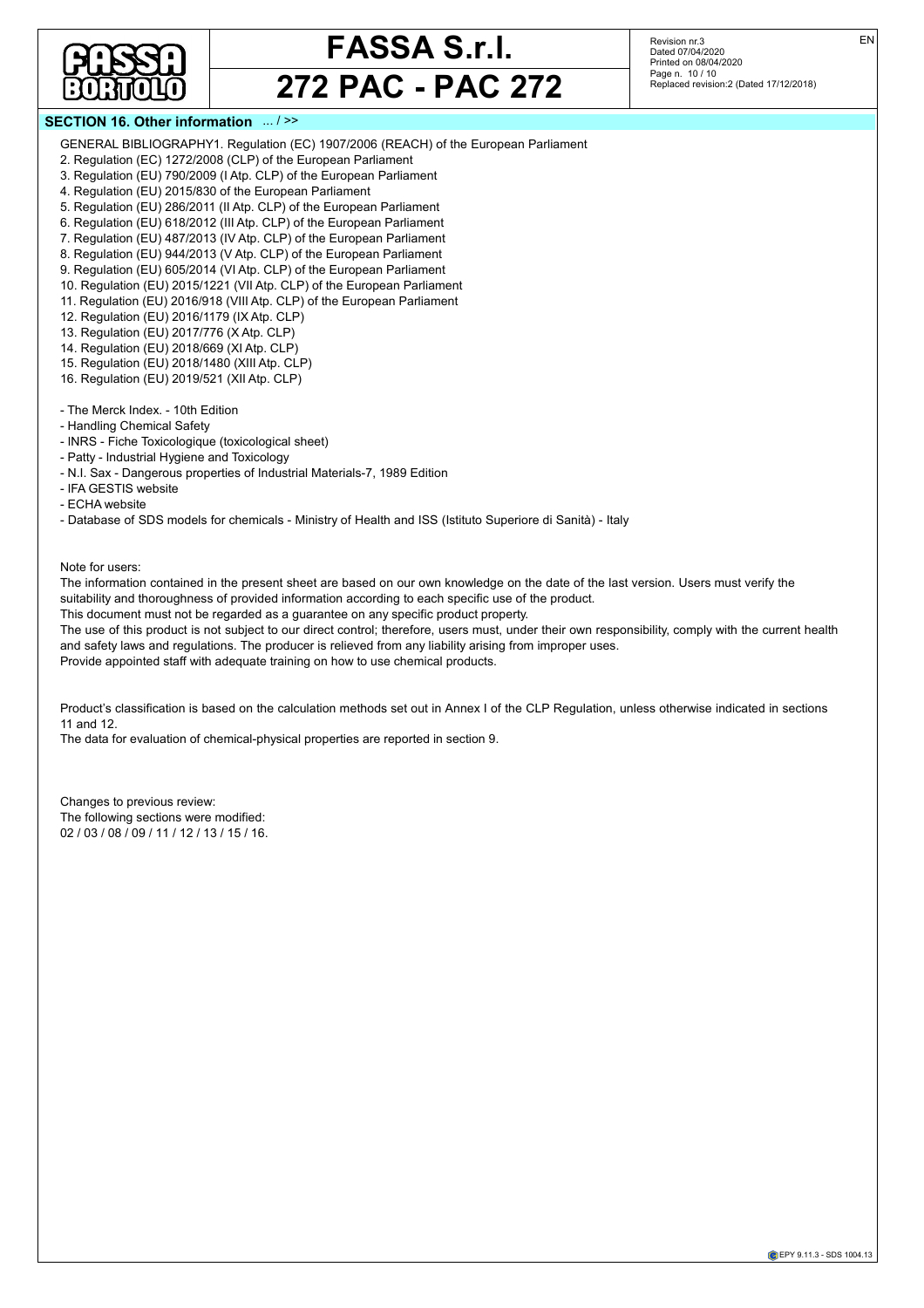



EN

#### **Safety Data Sheet**<br>According to Appey II to REACH, Regulation 2015/820 According to Annex II to REACH - Regulation 2015/830 **SECTION 1. Identification of the substance/mixture and of the company/undertaking 1.1. Product identifier** Code: **272 PAC** Product name **PAC 272 1.2. Relevant identified uses of the substance or mixture and uses advised against** *CAS 2634-33-5* 0,005 ≤ x < 0,05 **Acute Tox. 2 H330, Acute Tox. 4 H302, Eye Dam. 1 H318, Skin Irrit. 2 H315,** Intended use **Example 2 Primer made from synthetic resins** and the state of the synthetic resins of the synthetic resins of the synthetic resins of the synthetic resins of the synthetic resins of the synthetic resins of **Identified Uses** Consumer **Protection and decoration of buildings and acute Tox. 2 H310, Acute Tox. 2 H310, Scription Consumer<br>Protection and decoration of buildings and the set of the set of the set of the set of the set of the set of t** 1.3. Details of the supplier of the safety data sheet Name **FASSA S.r.l.** Via Lazzaris, 3<br>31027 Spresiano remainder with intertains, organization.<br>District and Country **1999** - 2012/18/Ec: 2012/28 Spresiano **2012/18/Ec: 2012/18/Ec: 2013 Italy** Tel.  $+39(0)4227222$  $\text{Fax}$   $\rightarrow$  439 (0)422 887509 e-mail address of the competent person responsible for the Safety Data Sheet **laboratorio.spresiano@fassabortolo.it** 1.4. Emergency telephone number For urgent inquiries refer to **NHS 111** NHS 111 **SECTION 2. Hazards identification** And the eyelids for at least 15 minutes, if present in the eyelids fully. If p 2.1. Classification of the substance or mixture The product is not classified as hazardous pursuant to the provisions set forth in EC Regulation 1272/2008 (CLP). However, since the product contains hazardous substances in concentrations such as to be declared in section no. 3, it requires a safety data Individual and the product comains nazardodo capetanicos in concentrations capitale to be doctained in coeffermediction. It is a capital and stated by the doctor individual sheet with appropriate information, compliant to Hazard classification and indication: The Community of the Community of the Community of the Community of the Community of the Community of the Community of the Community of the Community of the Community of the Community 2.2. Label elements Hazard labelling pursuant to EC Regulation 1272/2008 (CLP) and subsequent amendments and supplements. Hazard pictograms: The Contract of the Contract of the Contract of the Contract of the Contract of the Contract of the Contract of the Contract of the Contract of the Contract of the Contract of the Contract of the Contrac Signal words: **Acceleration criteria for this hazard classification criteria for the European Parliament Classification criteria for the European Parliament Classification (EU) 790/2009 (I Atlantic Classification criteria** Hazard statements: **References:** Hazard statements:<br>**EUH210** Safety data sheet available on request. **EUH208** Contains: 2-methylisothiazol-3(2H)-one extraction mass of 5-chloro-2- methyl-2H-isothiazol-3-one and 2-methyl-2H-isothiazol-3- one (3:1)  $(0.1)$ <br>1,2-benzisothiazol-3(2H)-one May produce an allergic reaction. Precautionary statements: Fig. 2016. The contract of the contract of the contract of the contract of the contract of the contract of the contract of the contract of the contract of the contract of the contract of the contr 2.3. Other hazards and the state of the state of the state of the state of the state of the state of the state On the basis of available data, the product does not contain any PBT or vPvB in percentage greater than 0,1%. For information on respirable crystalline silica, see section 11. Identification **x = Conc. % Classification 1272/2008 (CLP) 1,2-benzisothiazol-3(2H)-one Skin Sens. 1 H400 M41100 Mgamot** *EC 220-120-9* **Intended use Eye Dam. 1 H318, Skin Sens. 1A H317, Aquatic Acute 1 H400 M=100,** *INDEX 613-167-00-5* **2002**<br>Full address CAS **2682-20-4 2682-20-4 2682-20-5 Σ × 268 (2283-2015) 268 (2283-2015) 268 (2283-2015) 268 (228) 268 (228) 268 (228) 268 (228) 269 (228) 269 (228) 269 (228) 269 (228) 269 (228) 269 (228) 269**  $\frac{1}{2}$ The full discrete is a full wording of the sheet. SKIN: Remove contaminated clothing. Wash immediately with plenty of water. If irritation persists, get medical advice/attention. Wash sheet with appropriate information, compliant to (EU) Regulation 2015/830. **4.2. Most important symptoms and effects, both acute and delayed** Contains: **6.1. Personal precautions, protective equipment and emergency procedures** Block the leads in the leads in the leads of the leads of the leads of the leads of the leads of the leads of the leads of the leads of the leads of the leads of the leads of the leads of the leads of the leads of the lead  $\theta$  Pelevant identified uses of the substance or mixture and uses advised equipment referred to under Section 8 of the substance or mixture and uses or principal society of the substance of the substance of the sheet of any contamination of several clothing. The second personal clothing stations applied in emergency in emergency Protection and decoration of buildings<br>
Fig. 2014 Collect the leaked product into a suitable container. Evaluate the compatibility of the container to be used, by checking section 10. Absorb the Make sure the leakage site is well aired. Contaminated material should be disposed of in compliance with the provisions set forth in point 13. responsible for the Safety Data Sheet **and all aboratorio.spresiano@fassabortolo.it** Before handling the product, consult all the other sections of this material safety data sheet. Avoid leakage of the product into the **SECTION 2. Hazards identification** Keep the product in clearly labelled containers. Keep containers away from any incompatible materials, see section 10 for details.  $(3:1)$  $\mathsf{raduct}\ \mathsf{identifier}$  $\overline{272}$  PAC  $\overline{272}$  PAC duct name that the set of the set of the PAC 272 and the set of the set of the set of the set of the set of the set of the set of the set of the set of the set of the set of the set of the set of the set of the set of the .. Relevant identified uses of the substance or mixture and uses advised against ntified Uses **Professional Professional Professional Professional Professional Professional Professional Profession** Name Full address example from the Exercise of Alexandre Fraction ;  $\mathbf{y}$  = Thomas  $\mathbf{y}$  = Thomas  $\mathbf{y}$  = Thomas  $\mathbf{y}$  = Thomas  $\mathbf{y}$  = Thomas  $\mathbf{y}$  = Thomas  $\mathbf{y}$  = Thomas  $\mathbf{y}$  = Thomas  $\mathbf{y}$  = Thom e-mail address of the competent person  $\mathcal{L}$  professional long-sleeved overall long-sleeped overall long-standard EN ISO 2016/425 and standard EN ISO 20344,  $\mathcal{L}$ **Properties Properties Information Information Information Information Information Information Information**  $(3.1)$ On the basis of available data, the product does not contain any PBT or vPvB in percentage  $\rho_{\text{coordina}}$  to  $\rho_{\text{max}}$  $\lambda$  to containg to  $\lambda$  and <u>Viscosity Note available to the second the second term in the second term in the second term in the second term in</u> ECTION 1. Identification of the substance/mix  $T_{\text{total}}$  is stable in normal conditions of use and storage. It is the concentration of the concentration of the individual hazardous substances individual hazardous substances in section 3, to evaluate the individual hazardous substances in section 3, to evaluate the individual ha Information on respirable crystalline silica:  $T_{\text{target}}$  agency for  $\tilde{C}$  in  $\tilde{C}$  in  $\tilde{C}$  in  $\tilde{C}$  in  $\tilde{C}$  in  $\tilde{C}$  in  $\tilde{C}$  in  $\tilde{C}$  in  $\tilde{C}$  in  $\tilde{C}$  in  $\tilde{C}$  in  $\tilde{C}$  in  $\tilde{C}$  in  $\tilde{C}$  in  $\tilde{C}$  in  $\tilde{C}$  in  $\tilde{C}$ reaction mass of 5-chloro-2- methyl-2H-isothiazol-3-one and 2-methyl-2H-isothiazol-3- one<br>(2:1) Information not available Chronic NOEC for Fish 2,1 mg/l 28d  $\mathcal{L}$ Dode: Not component component component component  $\mathcal{L}$  and  $\mathcal{L}$  component component component  $\mathcal{L}$  and  $\mathcal{L}$  and  $\mathcal{L}$  and  $\mathcal{L}$  and  $\mathcal{L}$  and  $\mathcal{L}$  and  $\mathcal{L}$  and  $\mathcal{L}$  and  $\mathcal{L}$ Product name the mixture mixture of the mixture  $PAC$  272 Respiratory of the state of the state of the state of the state of the state of the state of the state of the state of the state of the state of the state of the state of the state of the state of the state of the state of  $\overline{\mathcal{D}}$  , we have the continuous for the continuous categories for this hazard classification continuous categories for  $\overline{\mathcal{D}}$  $p_{\text{max}}(3:1)$ On the basis of available data, the product does not contain any PBT or vPvB in percentage greate EC50 - for Crustacea 1,68 mg/l/48h ECTION 1. Identification of the substance/mix  $\text{Code:}$   $2/2 \text{ PAC}$ Product name **PAC 272**  $\scriptstyle\rm I$ . Relevant identified uses of the substance or mixture and use: For urgent inquiries refer to **NHS 111 12.4. Mobility** in solid solid solid solid solid solid solid solid solid solid solid solid solid solid solid solid solid solid solid solid solid solid solid solid solid solid solid solid solid solid solid solid solid soli Disposal must be performed through an authorised was tended was the performance with national and local regulations. In compliance with national regulations in compliance with national regulations. In compliance with natio EUH<sub>210</sub> **SECTION 14. Transport information** The product is not dangerous under current provisions of the Code of International Carriage of Dangerous Goods by Road (ADR) and by Rail Code: 15.1. Safety, health and environmental regulations in the substance of the substance or mixture or mixture or mixture or mixture or mixture or mixture or mixture. The substance or mixture or mixture or mixture or mixture o . Emergency telephone number<br>.  $S$  or export in quired rotor to  $\epsilon$ . Classification of the substance or mi: The product is not classified as hazardous pursuant to the provisions set forth in E Hazard classification and indication: In order to provide information to provide information to manufacturers and materials containing crystalline sition  $\mathcal{L}$ Hazard labelling pursuant to EC Regulation 1272/2008 (CLP) and subsequent amendments and supplements. **SECTION 16. Other information**  $T_{\text{C}\text{C}\text{C}\text{C}\text{D}}^{T_{\text{C}\text{C}}\text{C}\text{C}\text{D}}$  indication matrix on section **Acute Tox. 2** Acute toxicity, category 2 May produce an allergic reaction.  $S$  Soutianary ototomenter **Precautionary statements:** The Theorem 11 **Aquatic Acute 1** Hazardous to the aquatic environment, acute toxicity, category 1 On the basis of available data, the product does not contain any PBT or vPvB in percentage greate **H301** Toxic if swallowed. **H302** Harmful if swallowed. ECTION 1. Identification of the substance/mixture ar **S215** Causes in the provided information according to each specific use of the provided in the product. The product identities in the product identities in the product. The product identities in the product. The product i  $He$ :  $272$ **HAC 272** PAC 272 elevant identified uses of the substance or mixture and us <u>identified</u> . Details of the supplier of the safety data sheet  $\overline{\phantom{a}}$ Name and  $\mathcal{C}$ - GeHs: Globally Harmonized System of classification and labeling of chemicals of chemicals of chemicals of chemicals of chemicals of chemicals of chemicals of chemicals of chemicals of chemicals of chemicals of chemicals For urgent inquiries refer to  $-$  Person  $-$  Predicted exposure  $\alpha$  $(3:1)$ - Database of SDS models for chemicals - Ministry of Health and ISS (Istituto Superiore di Sanità) - Italy  $T_{\rm COGE}$  our direct control; the current must, under the current health the current health the current health the current health the current health the current health the current health the current health the current hea  $P$ roduct name  $P$  regulations. The product is relieved from inproper uses. The proper uses in proper uses. The proper uses of  $P$  and in proper uses. The proper uses of  $P$  and in proper uses. The proper uses of  $P$  and The data for evaluation of chemical-physical properties are reported in section  $\mathbf{r}_i$ . Emergency telephone number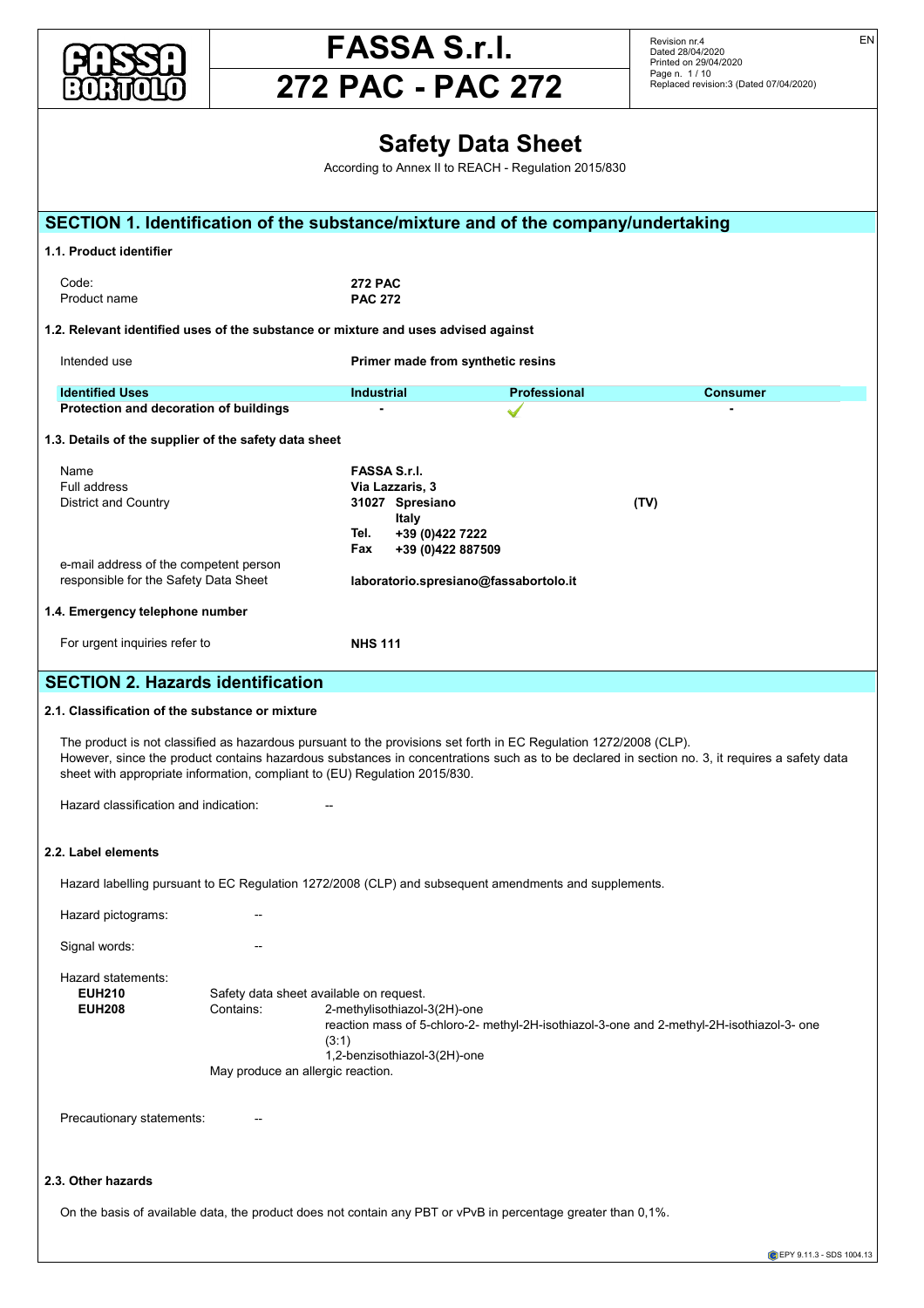

## **272 PAC - PAC 272**

EN

|                                                                                                                                                                                                                                                                                                                                                                                                                                                                                                                                                                                                                                                                                     | For information on respirable crystalline silica, see section 11.                      |                                                                                                                                                                                                                        |  |  |  |
|-------------------------------------------------------------------------------------------------------------------------------------------------------------------------------------------------------------------------------------------------------------------------------------------------------------------------------------------------------------------------------------------------------------------------------------------------------------------------------------------------------------------------------------------------------------------------------------------------------------------------------------------------------------------------------------|----------------------------------------------------------------------------------------|------------------------------------------------------------------------------------------------------------------------------------------------------------------------------------------------------------------------|--|--|--|
|                                                                                                                                                                                                                                                                                                                                                                                                                                                                                                                                                                                                                                                                                     | <b>SECTION 3. Composition/information on ingredients</b>                               |                                                                                                                                                                                                                        |  |  |  |
| 3.2. Mixtures                                                                                                                                                                                                                                                                                                                                                                                                                                                                                                                                                                                                                                                                       |                                                                                        |                                                                                                                                                                                                                        |  |  |  |
| Contains:                                                                                                                                                                                                                                                                                                                                                                                                                                                                                                                                                                                                                                                                           |                                                                                        |                                                                                                                                                                                                                        |  |  |  |
| Identification                                                                                                                                                                                                                                                                                                                                                                                                                                                                                                                                                                                                                                                                      | $x =$ Conc. %                                                                          | Classification 1272/2008 (CLP)                                                                                                                                                                                         |  |  |  |
|                                                                                                                                                                                                                                                                                                                                                                                                                                                                                                                                                                                                                                                                                     | 1,2-benzisothiazol-3(2H)-one                                                           |                                                                                                                                                                                                                        |  |  |  |
| CAS                                                                                                                                                                                                                                                                                                                                                                                                                                                                                                                                                                                                                                                                                 | 2634-33-5<br>$0,005 \le x \le 0,05$                                                    | Acute Tox. 2 H330, Acute Tox. 4 H302, Eye Dam. 1 H318, Skin Irrit. 2 H315,<br>Skin Sens. 1 H317, Aquatic Acute 1 H400 M=1, Aquatic Chronic 2 H411                                                                      |  |  |  |
| ЕC                                                                                                                                                                                                                                                                                                                                                                                                                                                                                                                                                                                                                                                                                  | 220-120-9                                                                              |                                                                                                                                                                                                                        |  |  |  |
| <b>INDEX</b>                                                                                                                                                                                                                                                                                                                                                                                                                                                                                                                                                                                                                                                                        | 613-088-00-6                                                                           | reaction mass of 5-chloro-2- methyl-2H-isothiazol-3-one and 2-methyl-2H-isothiazol-3- one (3:1)                                                                                                                        |  |  |  |
| CAS                                                                                                                                                                                                                                                                                                                                                                                                                                                                                                                                                                                                                                                                                 | 55965-84-9                                                                             | $0,00015$ ≤ x < 0,001 <b>A</b> cute Tox. 2 H310, Acute Tox. 2 H330, Acute Tox. 3 H301, Skin Corr. 1B H314,<br>Eye Dam. 1 H318, Skin Sens. 1A H317, Aquatic Acute 1 H400 M=100,<br>Aquatic Chronic 1 H410 M=100, EUH071 |  |  |  |
| EC.<br><b>INDEX</b>                                                                                                                                                                                                                                                                                                                                                                                                                                                                                                                                                                                                                                                                 | 611-341-5<br>613-167-00-5                                                              |                                                                                                                                                                                                                        |  |  |  |
|                                                                                                                                                                                                                                                                                                                                                                                                                                                                                                                                                                                                                                                                                     | 2-methylisothiazol-3(2H)-one                                                           |                                                                                                                                                                                                                        |  |  |  |
| CAS                                                                                                                                                                                                                                                                                                                                                                                                                                                                                                                                                                                                                                                                                 | 2682-20-4                                                                              | $0,00015 \le x < 0,001$ Acute Tox. 2 H330, Acute Tox. 3 H301, Acute Tox. 3 H311, Skin Corr. 1B H314,<br>Eye Dam. 1 H318, Skin Sens. 1A H317, Aquatic Acute 1 H400 M=10,<br>Aquatic Chronic 1 H410 M=1, EUH071          |  |  |  |
| EC<br><b>INDEX</b>                                                                                                                                                                                                                                                                                                                                                                                                                                                                                                                                                                                                                                                                  | 220-239-6<br>613-326-00-9                                                              |                                                                                                                                                                                                                        |  |  |  |
|                                                                                                                                                                                                                                                                                                                                                                                                                                                                                                                                                                                                                                                                                     | The full wording of hazard (H) phrases is given in section 16 of the sheet.            |                                                                                                                                                                                                                        |  |  |  |
|                                                                                                                                                                                                                                                                                                                                                                                                                                                                                                                                                                                                                                                                                     | <b>SECTION 4. First aid measures</b>                                                   |                                                                                                                                                                                                                        |  |  |  |
|                                                                                                                                                                                                                                                                                                                                                                                                                                                                                                                                                                                                                                                                                     | 4.1. Description of first aid measures                                                 |                                                                                                                                                                                                                        |  |  |  |
| EYES: Remove contact lenses, if present. Wash immediately with plenty of water for at least 15 minutes, opening the eyelids fully. If problem<br>persists, seek medical advice.<br>SKIN: Remove contaminated clothing. Wash immediately with plenty of water. If irritation persists, get medical advice/attention. Wash<br>contaminated clothing before using it again.<br>INHALATION: Remove to open air. In the event of breathing difficulties, get medical advice/attention immediately.<br>INGESTION: Get medical advice/attention. Induce vomiting only if indicated by the doctor. Never give anything by mouth to an unconscious<br>person, unless authorised by a doctor. |                                                                                        |                                                                                                                                                                                                                        |  |  |  |
|                                                                                                                                                                                                                                                                                                                                                                                                                                                                                                                                                                                                                                                                                     | 4.2. Most important symptoms and effects, both acute and delayed                       |                                                                                                                                                                                                                        |  |  |  |
| Information not available                                                                                                                                                                                                                                                                                                                                                                                                                                                                                                                                                                                                                                                           |                                                                                        |                                                                                                                                                                                                                        |  |  |  |
|                                                                                                                                                                                                                                                                                                                                                                                                                                                                                                                                                                                                                                                                                     | 4.3. Indication of any immediate medical attention and special treatment needed        |                                                                                                                                                                                                                        |  |  |  |
| Information not available                                                                                                                                                                                                                                                                                                                                                                                                                                                                                                                                                                                                                                                           |                                                                                        |                                                                                                                                                                                                                        |  |  |  |
|                                                                                                                                                                                                                                                                                                                                                                                                                                                                                                                                                                                                                                                                                     | <b>SECTION 5. Firefighting measures</b>                                                |                                                                                                                                                                                                                        |  |  |  |
| 5.1. Extinguishing media                                                                                                                                                                                                                                                                                                                                                                                                                                                                                                                                                                                                                                                            |                                                                                        |                                                                                                                                                                                                                        |  |  |  |
| None in particular.                                                                                                                                                                                                                                                                                                                                                                                                                                                                                                                                                                                                                                                                 | SUITABLE EXTINGUISHING EQUIPMENT<br>UNSUITABLE EXTINGUISHING EQUIPMENT                 | The extinguishing equipment should be of the conventional kind: carbon dioxide, foam, powder and water spray.                                                                                                          |  |  |  |
| 5.2. Special hazards arising from the substance or mixture                                                                                                                                                                                                                                                                                                                                                                                                                                                                                                                                                                                                                          |                                                                                        |                                                                                                                                                                                                                        |  |  |  |
|                                                                                                                                                                                                                                                                                                                                                                                                                                                                                                                                                                                                                                                                                     | HAZARDS CAUSED BY EXPOSURE IN THE EVENT OF FIRE<br>Do not breathe combustion products. |                                                                                                                                                                                                                        |  |  |  |

## **5.3. Advice for firefighters**

GENERAL INFORMATION

Use jets of water to cool the containers to prevent product decomposition and the development of substances potentially hazardous for health. Always wear full fire prevention gear. Collect extinguishing water to prevent it from draining into the sewer system. Dispose of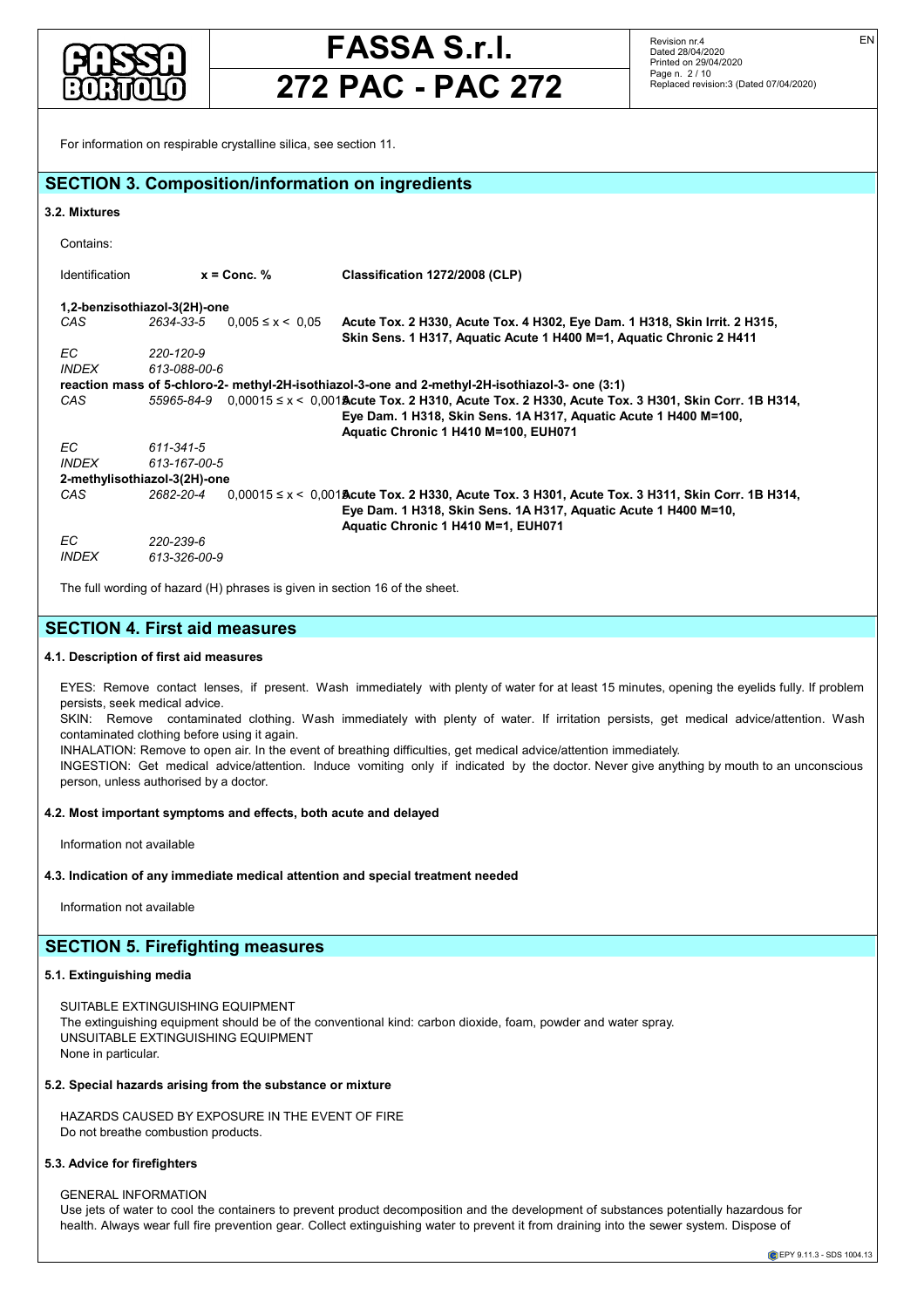

EN

## **272 PAC - PAC 272**

contaminated water used for extinction and the remains of the fire according to applicable regulations.SPECIAL PROTECTIVE EQUIPMENT FOR FIRE-FIGHTERS

Normal fire fighting clothing i.e. fire kit (BS EN 469), gloves (BS EN 659) and boots (HO specification A29 and A30) in combination with self-contained open circuit positive pressure compressed air breathing apparatus (BS EN 137).

## **SECTION 6. Accidental release measures**

## **6.1. Personal precautions, protective equipment and emergency procedures**

Block the leakage if there is no hazard.

Wear suitable protective equipment (including personal protective equipment referred to under Section 8 of the safety data sheet) to prevent any contamination of skin, eyes and personal clothing. These indications apply for both processing staff and those involved in emergency procedures.

## **6.2. Environmental precautions**

The product must not penetrate into the sewer system or come into contact with surface water or ground water.

### **6.3. Methods and material for containment and cleaning up**

Collect the leaked product into a suitable container. Evaluate the compatibility of the container to be used, by checking section 10. Absorb the remainder with inert absorbent material.

Make sure the leakage site is well aired. Contaminated material should be disposed of in compliance with the provisions set forth in point 13.

### **6.4. Reference to other sections**

Any information on personal protection and disposal is given in sections 8 and 13.

## **SECTION 7. Handling and storage**

## **7.1. Precautions for safe handling**

Before handling the product, consult all the other sections of this material safety data sheet. Avoid leakage of the product into the environment. Do not eat, drink or smoke during use.

Product for professional use. Always read the technical datasheet before using. Wear protective gloves and garments, and in the event of contact with the skin wash with plenty of water and soap. During use, ventilate the room well and use water to clean tools.

## **7.2. Conditions for safe storage, including any incompatibilities**

Keep the product in clearly labelled containers. Keep containers away from any incompatible materials, see section 10 for details.

### **7.3. Specific end use(s)**

Information not available

## **SECTION 8. Exposure controls/personal protection**

## **8.1. Control parameters**

Regulatory References:

| <b>ESP</b> | España         | LÍMITES DE EXPOSICIÓN PROFESIONAL PARA AGENTES QUÍMICOS EN ESPAÑA 2019<br>(INSST)                                                                                                                                                                                                   |
|------------|----------------|-------------------------------------------------------------------------------------------------------------------------------------------------------------------------------------------------------------------------------------------------------------------------------------|
| <b>FRA</b> | France         | Valeurs limites d'exposition professionnelle aux agents chimiques en France. ED 984 - INRS                                                                                                                                                                                          |
| <b>GBR</b> | United Kingdom | EH40/2005 Workplace exposure limits (Third edition, published 2018)                                                                                                                                                                                                                 |
| <b>HUN</b> | Magyarország   | A pénzügyminiszter 7/2018. (VIII. 29.) PM rendelete a munkahelyek kémiai biztonságáról szóló<br>25/2000. (IX. 30.) EüM-SZCSM együttes rendelet módosításáról                                                                                                                        |
| <b>ITA</b> | Italia         | DIRETTIVA (UE) 2017/164 DELLA COMMISSIONE del 31 gennaio 2017                                                                                                                                                                                                                       |
| <b>POL</b> | Polska         | ROZPORZĄDZENIE MINISTRA RODZINY, PRACY I POLITYKI SPOŁECZNEJ z dnia 12 czerwca<br>2018r                                                                                                                                                                                             |
| <b>PRT</b> | Portugal       | Ministério da Economia e do Emprego Consolida as prescrições mínimas em matéria de protecção<br>dos trabalhadores contra os riscos para a segurança e a saúde devido à exposição a agentes<br>guímicos no trabalho - Diário da República, 1.ª série - N.º 111 - 11 de junho de 2018 |
| <b>ROU</b> | România        | HOTĂRÂRE nr. 584 din 2 august 2018 pentru modificarea Hotărârii Guvernului nr. 1.218/2006<br>privind stabilirea cerințelor minime de securitate și sănătate în muncă pentru asigurarea protecției<br>lucrătorilor împotriva riscurilor legate de prezenta agentilor chimici         |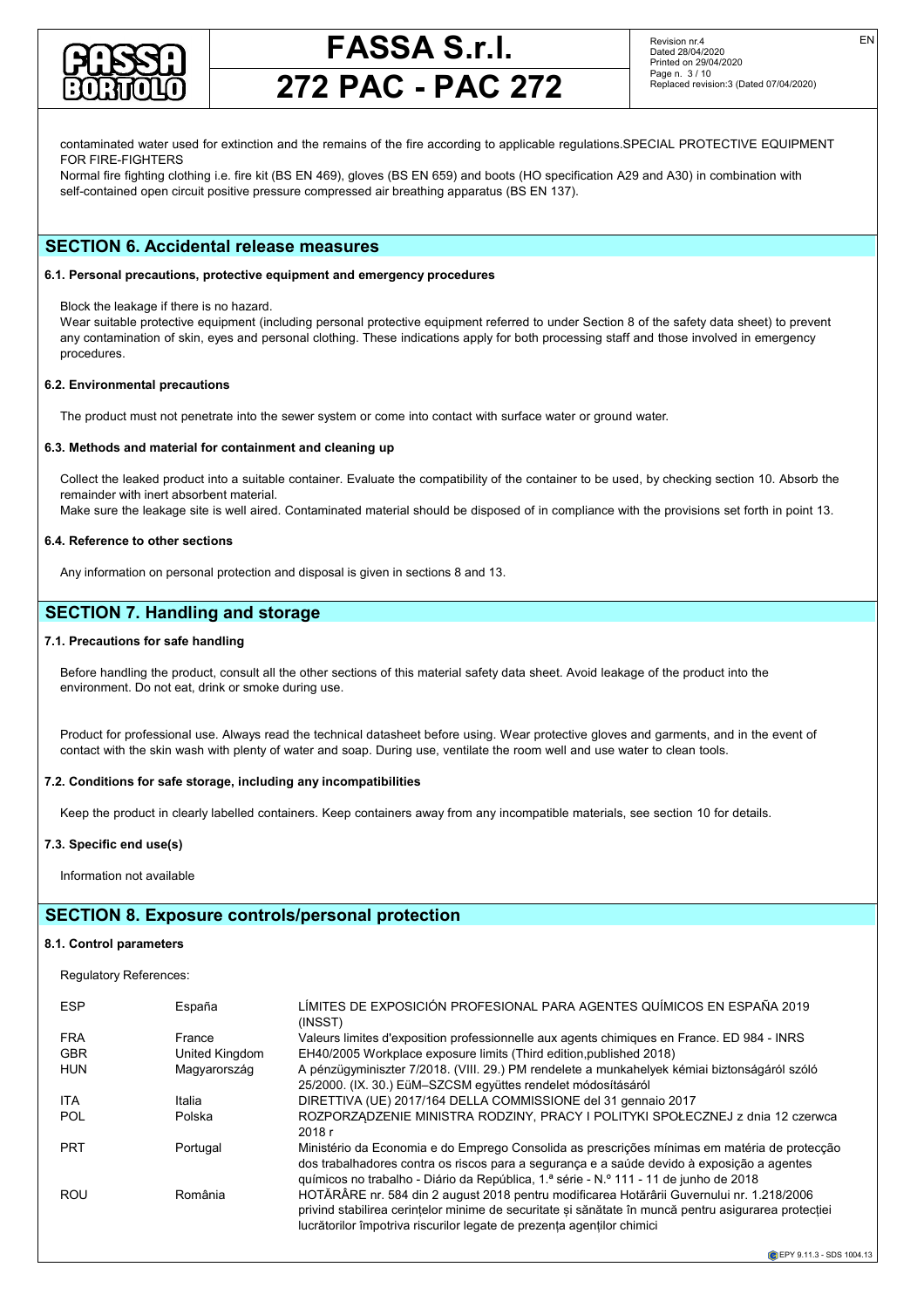

## **272 PAC - PAC 272**

Revision nr.4 Dated 28/04/2020 Printed on 29/04/2020 Page n. 4 / 10 Replaced revision:3 (Dated 07/04/2020) EN

## **SECTION 8. Exposure controls/personal protection**

SVK Slovensko Nariadenie vlády č. 33/2018 Z. z. Nariadenie vlády Slovenskej republiky, ktorým sa mení a dopĺňa nariadenie vlády Slovenskej republiky č. 355/2006 Z. z. o ochrane zamestnancov pred rizikami súvisiacimi s expozíciou chemickým faktorom pri práci v znení neskorších predpisov TLV-ACGIH ACGIH 2019

## **Threshold Limit Value**

| inresnoid Limit value |            |        |     |            |     |                        |
|-----------------------|------------|--------|-----|------------|-----|------------------------|
| Type                  | Country    | TWA/8h |     | STEL/15min |     | Remarks / Observations |
|                       |            | mg/m3  | ppm | mg/m3      | ppm |                        |
| <b>VLA</b>            | <b>ESP</b> | 0,1    |     |            |     | <b>RESP</b>            |
| <b>VLEP</b>           | <b>FRA</b> | 0,1    |     |            |     | <b>RESP</b>            |
| WEL                   | <b>GBR</b> | 0,1    |     |            |     | <b>RESP</b>            |
| AK                    | <b>HUN</b> | 0, 15  |     |            |     | <b>RESP</b>            |
| <b>VLEP</b>           | ITA        | 0,025  |     |            |     | <b>RESP</b>            |
| NDS/NDSCh             | <b>POL</b> | 2      |     |            |     | Tot                    |
| NDS/NDSCh             | <b>POL</b> | 0,3    |     |            |     | <b>RESP</b>            |
| <b>VLE</b>            | <b>PRT</b> | 0,025  |     |            |     | <b>RESP</b>            |
| TLV                   | <b>ROU</b> | 0,1    |     |            |     | <b>RESP</b>            |
| <b>NPEL</b>           | <b>SVK</b> | 0,1    |     |            |     | <b>RESP</b>            |
| <b>TLV-ACGIH</b>      |            | 0,025  |     |            |     |                        |
|                       |            |        |     |            |     |                        |

**QUARTZ**

Legend:

(C) = CEILING ; INHAL = Inhalable Fraction ; RESP = Respirable Fraction ; THORA = Thoracic Fraction.

## **8.2. Exposure controls**

As the use of adequate technical equipment must always take priority over personal protective equipment, make sure that the workplace is well aired through effective local aspiration.

When choosing personal protective equipment, ask your chemical substance supplier for advice.

Personal protective equipment must be CE marked, showing that it complies with applicable standards.

HAND PROTECTION

In the case of prolonged contact with the product, protect the hands with penetration-resistant work gloves (see standard EN 374). Work glove material must be chosen according to the use process and the products that may form. Latex gloves may cause sensitivity

reactions. SKIN PROTECTION

Wear category I professional long-sleeved overalls and safety footwear (see Regulation 2016/425 and standard EN ISO 20344). Wash body with soap and water after removing protective clothing.

EYE PROTECTION

Wear airtight protective goggles (see standard EN 166).

RESPIRATORY PROTECTION

None required, unless indicated otherwise in the chemical risk assessment.

ENVIRONMENTAL EXPOSURE CONTROLS

The emissions generated by manufacturing processes, including those generated by ventilation equipment, should be checked to ensure compliance with environmental standards.

## **SECTION 9. Physical and chemical properties**

## **9.1. Information on basic physical and chemical properties**

| <b>Properties</b>                | Value              | <b>Information</b> |
|----------------------------------|--------------------|--------------------|
| Appearance                       | pasty liquid       |                    |
| Colour                           | light blue         |                    |
| Odour                            | characteristic     |                    |
| Odour threshold                  | Not available      |                    |
| рH                               | $8 - 10$           |                    |
| Melting point / freezing point   | Not available      |                    |
| Initial boiling point            | Not available      |                    |
| Boiling range                    | Not available      |                    |
| Flash point                      | °C<br>60<br>$\geq$ |                    |
| <b>Evaporation Rate</b>          | Not available      |                    |
| Flammability of solids and gases | not flammable      |                    |
| Lower inflammability limit       | Not available      |                    |
| Upper inflammability limit       | Not available      |                    |
| Lower explosive limit            | Not available      |                    |
| Upper explosive limit            | Not available      |                    |
| Vapour pressure                  | Not available      |                    |
| Vapour density                   | Not available      |                    |
| Relative density                 | 1,55-1,65          |                    |
|                                  |                    |                    |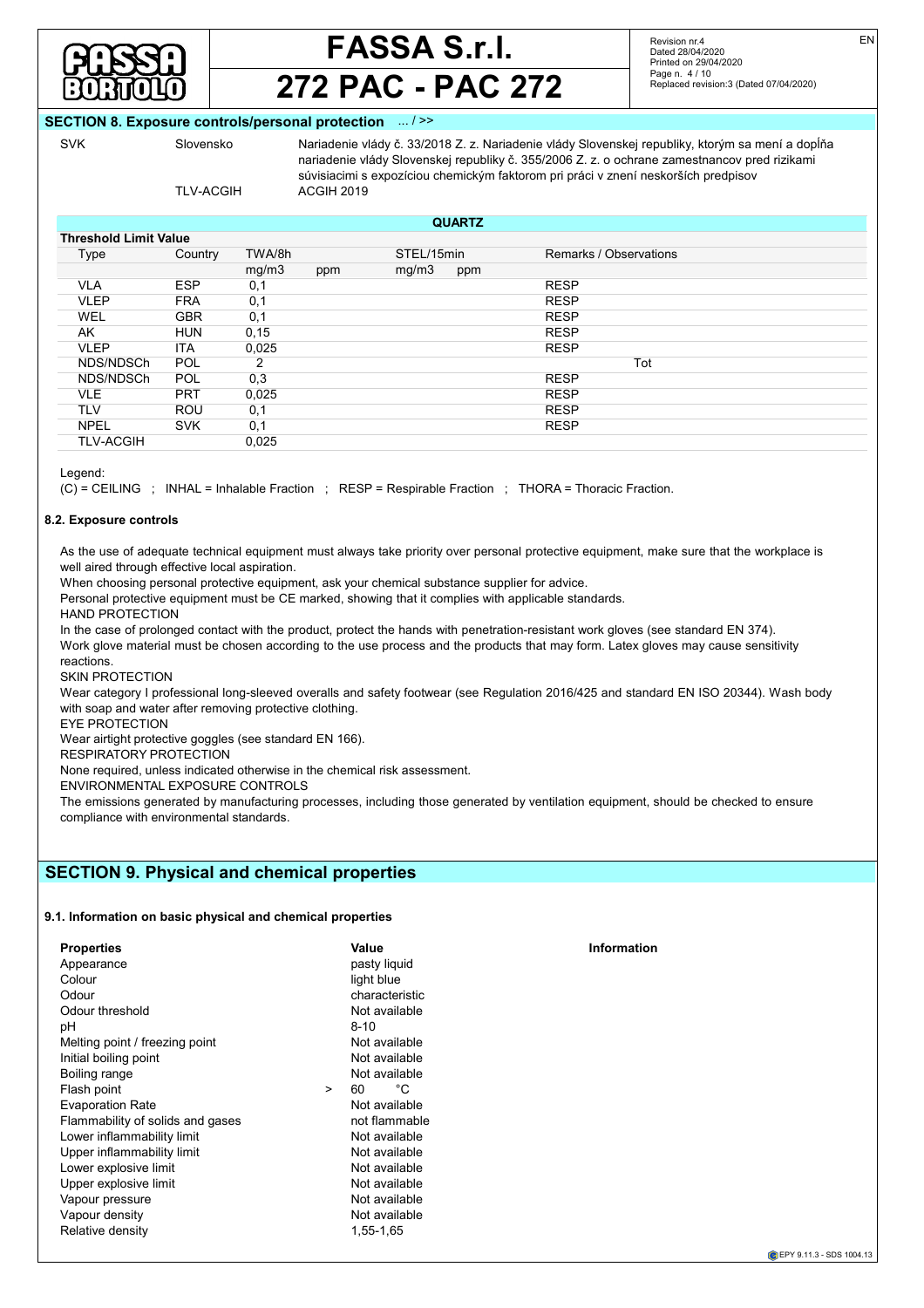



Revision nr.4 Dated 28/04/2020 Printed on 29/04/2020 Page n. 5 / 10 Replaced revision:3 (Dated 07/04/2020)

### **SECTION 9. Physical and chemical properties**

Solubility Not available Partition coefficient: n-octanol/water **Not available**<br>Auto-ignition temperature **Not available** Auto-ignition temperature Decomposition temperature Not available Viscosity<br>
Explosive properties<br>
Explosive properties<br>
Section 2001 2012<br>
Mot available<br>  $\overline{C}$  and  $\overline{C}$  and  $\overline{C}$  and  $\overline{C}$  and  $\overline{C}$  and  $\overline{C}$  and  $\overline{C}$  are  $\overline{C}$  and  $\overline{C}$  and  $\overline{C}$  are  $\over$ Explosive properties Oxidising properties Not available

#### **9.2. Other information**

Maximum VOC content limit values ( Directive 2004/42/CE). Category A/g, WB: Maximum VOC 30 g/l (January 2010); Maximum VOC content in product < 30 g/l

## **SECTION 10. Stability and reactivity**

#### **10.1. Reactivity**

There are no particular risks of reaction with other substances in normal conditions of use.

#### **10.2. Chemical stability**

The product is stable in normal conditions of use and storage.

## **10.3. Possibility of hazardous reactions**

No hazardous reactions are foreseeable in normal conditions of use and storage.

## **10.4. Conditions to avoid**

None in particular. However the usual precautions used for chemical products should be respected.

#### **10.5. Incompatible materials**

Information not available

### **10.6. Hazardous decomposition products**

Information not available

## **SECTION 11. Toxicological information**

In the absence of experimental data for the product itself, health hazards are evaluated according to the properties of the substances it contains, using the criteria specified in the applicable regulation for classification.

It is therefore necessary to take into account the concentration of the individual hazardous substances indicated in section 3, to evaluate the toxicological effects of exposure to the product.

## **11.1. Information on toxicological effects**

Information on respirable crystalline silica:

The International Agency for Research on Cancer has declared that crystalline silica inhaled due to occupational exposure may cause lung cancer in humans. It nonetheless underlined that the risk does not pertain to all industrial situations nor all types of crystalline silica. In 2003, the EU Scientific Committee on Occupational Exposure Limit Values declared that the main effect on humans of inhalation of respirable crystalline silica dust is silicosis. Sufficient information is available to conclude that the relative risk of lung cancer among persons affected by silicosis is higher. Worker protection is guaranteed when complying with current occupational exposure limit values. In addition, workers must receive suitable training on the appropriate use and handling of such products.

Metabolism, toxicokinetics, mechanism of action and other information

Information not available

Information on likely routes of exposure

Information not available

Delayed and immediate effects as well as chronic effects from short and long-term exposure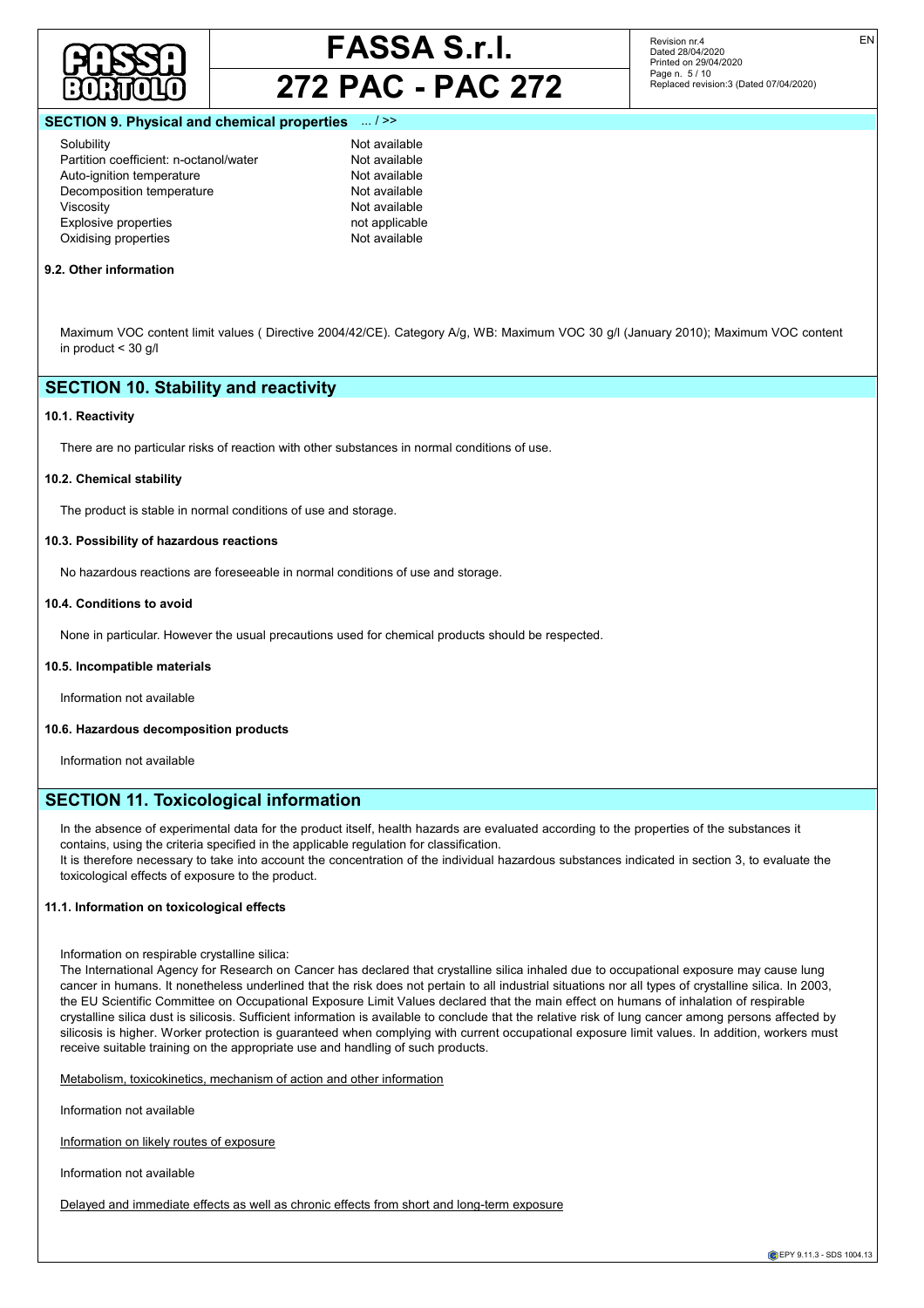

Revision nr.4 Dated 28/04/2020 Printed on 29/04/2020 Page n. 6 / 10 Replaced revision:3 (Dated 07/04/2020)

## **SECTION 11. Toxicological information** ... / >>

Information not available

#### Interactive effects

Information not available

ACUTE TOXICITY

LC50 (Inhalation) of the mixture: Not classified (no significant component) LD50 (Oral) of the mixture:  $\blacksquare$ <br>
LD50 (Dermal) of the mixture: Not classified (no significant component)<br>
Not classified (no significant component) Not classified (no significant component)

#### SKIN CORROSION / IRRITATION

Does not meet the classification criteria for this hazard class

#### SERIOUS EYE DAMAGE / IRRITATION

Does not meet the classification criteria for this hazard class

#### RESPIRATORY OR SKIN SENSITISATION

May produce an allergic reaction. Contains: 2-methylisothiazol-3(2H)-one reaction mass of 5-chloro-2- methyl-2H-isothiazol-3-one and 2-methyl-2H-isothiazol-3- one (3:1) 1,2-benzisothiazol-3(2H)-one

#### GERM CELL MUTAGENICITY

Does not meet the classification criteria for this hazard class

#### **CARCINOGENICITY**

Does not meet the classification criteria for this hazard class

## REPRODUCTIVE TOXICITY

Does not meet the classification criteria for this hazard class

#### STOT - SINGLE EXPOSURE

Does not meet the classification criteria for this hazard class

#### STOT - REPEATED EXPOSURE

Does not meet the classification criteria for this hazard class

#### ASPIRATION HAZARD

Does not meet the classification criteria for this hazard class

## **SECTION 12. Ecological information**

No specific data are available for this product. Handle it according to good working practices. Avoid littering. Do not contaminate soil and waterways. Inform the competent authorities, should the product reach waterways or contaminate soil or vegetation. Please take all the proper measures to reduce harmful effects on aquifers.

#### **12.1. Toxicity**

| 1,2-benzisothiazol-3(2H)-one      |               |
|-----------------------------------|---------------|
| LC50 - for Fish                   | 1,6 mg/l/96h  |
| EC50 - for Crustacea              | 3,27 mg/l/48h |
| EC50 - for Algae / Aguatic Plants | 0.11 mg/l/72h |
| EC10 for Algae / Aguatic Plants   | 0.04 mg/l/72h |
| Chronic NOEC for Fish             | 0,21 mg/l 28d |
| Chronic NOEC for Crustacea        | 1,2 mg/l 21d  |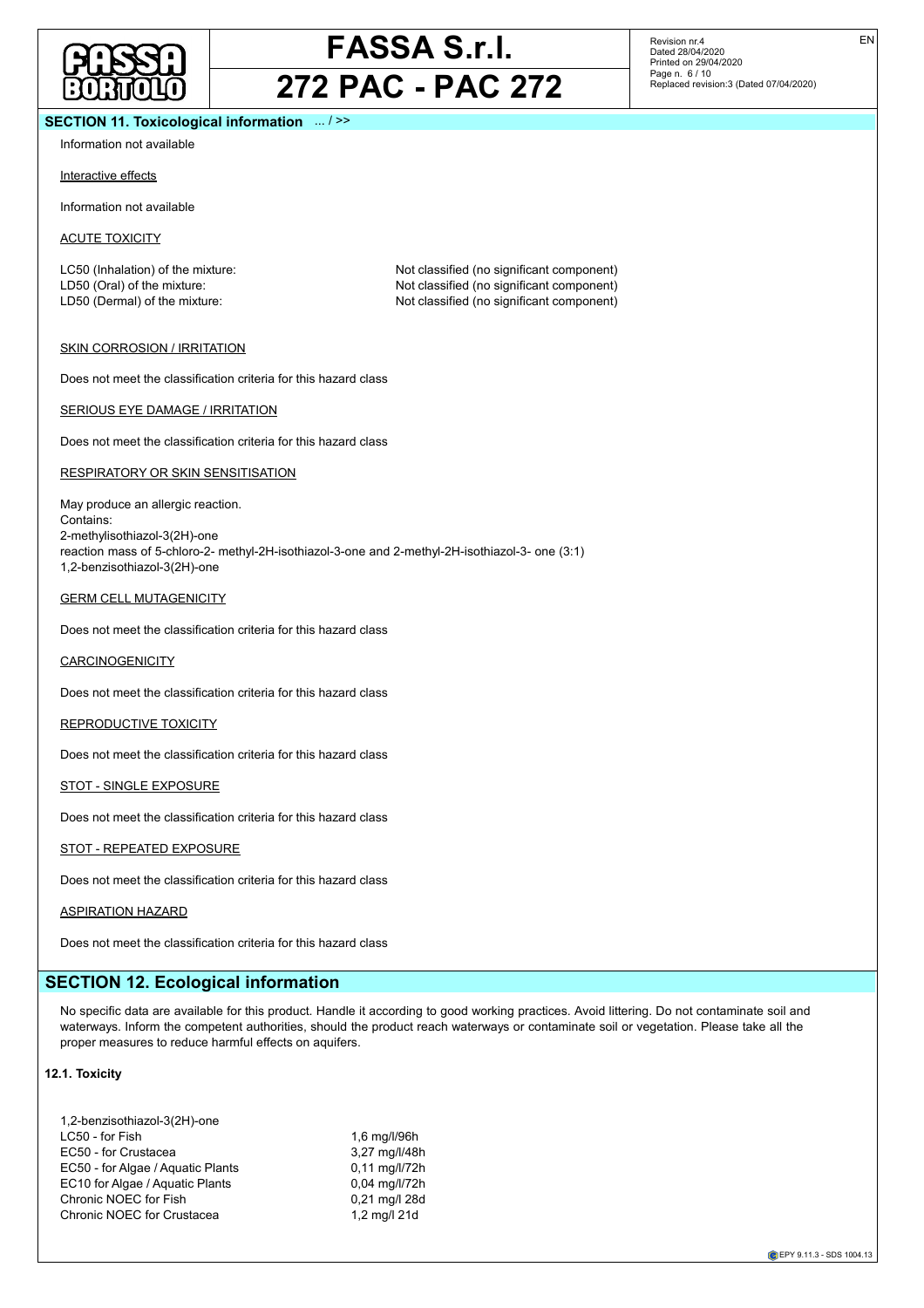

**272 PAC - PAC 272**

Revision nr.4 Dated 28/04/2020 Printed on 29/04/2020 Page n. 7 / 10 Replaced revision:3 (Dated 07/04/2020) EN

## **SECTION 12. Ecological information**

| 2-methylisothiazol-3(2H)-one                       |                                                                                                 |
|----------------------------------------------------|-------------------------------------------------------------------------------------------------|
| LC50 - for Fish                                    | 6 mg/l/96h                                                                                      |
| EC50 - for Crustacea                               | 1,68 mg/l/48h                                                                                   |
| EC50 - for Algae / Aquatic Plants                  | 0,157 mg/l/72h                                                                                  |
| Chronic NOEC for Fish                              | 2,1 mg/l 28d                                                                                    |
| Chronic NOEC for Crustacea                         | 0,55 mg/l 21d                                                                                   |
| Chronic NOEC for Algae / Aquatic Plants            | 0,03 mg/l 72h                                                                                   |
|                                                    | reaction mass of 5-chloro-2- methyl-2H-isothiazol-3-one and 2-methyl-2H-isothiazol-3- one (3:1) |
| LC50 - for Fish                                    | 0,22 mg/l/96h                                                                                   |
| EC50 - for Crustacea                               | 0,1 mg/l/48h                                                                                    |
| EC50 - for Algae / Aquatic Plants                  | 0,048 mg/l/72h                                                                                  |
| Chronic NOEC for Fish                              | 0,098 mg/l 28d                                                                                  |
| Chronic NOEC for Crustacea                         | 0,004 mg/l 21d                                                                                  |
| Chronic NOEC for Algae / Aquatic Plants            | 0,0012 mg/l 72h                                                                                 |
| 12.2. Persistence and degradability                |                                                                                                 |
| 1,2-benzisothiazol-3(2H)-one<br>Rapidly degradable |                                                                                                 |
|                                                    |                                                                                                 |
| 2-methylisothiazol-3(2H)-one<br>Rapidly degradable |                                                                                                 |
|                                                    | reaction mass of 5-chloro-2- methyl-2H-isothiazol-3-one and 2-methyl-2H-isothiazol-3- one (3:1) |
| Rapidly degradable                                 |                                                                                                 |
| 12.3. Bioaccumulative potential                    |                                                                                                 |
| 1,2-benzisothiazol-3(2H)-one                       |                                                                                                 |
| Partition coefficient: n-octanol/water             | 0,7 Log Kow                                                                                     |

## **12.4. Mobility in soil**

Information not available

#### **12.5. Results of PBT and vPvB assessment**

On the basis of available data, the product does not contain any PBT or vPvB in percentage greater than 0,1%.

#### **12.6. Other adverse effects**

Information not available

## **SECTION 13. Disposal considerations**

 $BCF$  6,95 -

### **13.1. Waste treatment methods**

Reuse, when possible. Neat product residues should be considered special non-hazardous waste. Disposal must be performed through an authorised waste management firm, in compliance with national and local regulations. CONTAMINATED PACKAGING Contaminated packaging must be recovered or disposed of in compliance with national waste management regulations.

## **SECTION 14. Transport information**

The product is not dangerous under current provisions of the Code of International Carriage of Dangerous Goods by Road (ADR) and by Rail (RID), of the International Maritime Dangerous Goods Code (IMDG), and of the International Air Transport Association (IATA) regulations.

## **14.1. UN number**

Not applicable **14.2. UN proper shipping name**

Not applicable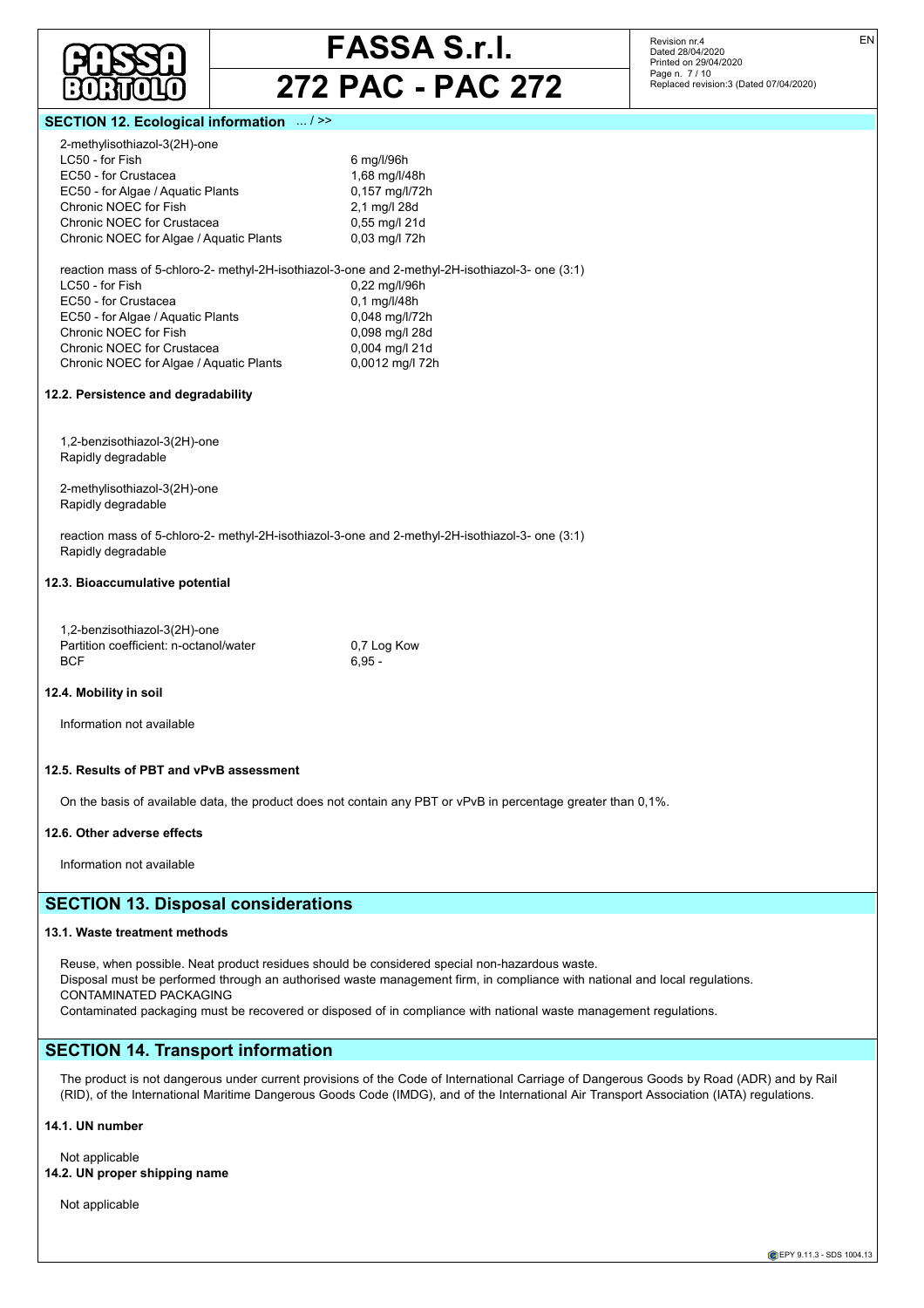

## **272 PAC - PAC 272**

Revision nr.4 Dated 28/04/2020 Printed on 29/04/2020 Page n. 8 / 10 Replaced revision:3 (Dated 07/04/2020) EN

## **SECTION 14. Transport information** ... / >>

**14.3. Transport hazard class(es)**

Not applicable **14.4. Packing group**

Not applicable **14.5. Environmental hazards**

Not applicable **14.6. Special precautions for user**

Not applicable

**14.7. Transport in bulk according to Annex II of Marpol and the IBC Code**

Information not relevant

## **SECTION 15. Regulatory information**

#### **15.1. Safety, health and environmental regulations/legislation specific for the substance or mixture**

Seveso Category - Directive 2012/18/EC: None

Restrictions relating to the product or contained substances pursuant to Annex XVII to EC Regulation 1907/2006

Substances in Candidate List (Art. 59 REACH) On the basis of available data, the product does not contain any SVHC in percentage greater than 0,1%.

Substances subject to authorisation (Annex XIV REACH) None

Substances subject to exportation reporting pursuant to (EC) Reg. 649/2012: None

Substances subject to the Rotterdam Convention: None

Substances subject to the Stockholm Convention: None

Healthcare controls Information not available

In order to provide information to manufacturers and users of products and materials containing crystalline silica, a guide has been created for managing respirable crystalline silica and the safe use of products containing crystalline silica in the workplace. For information: http://www.nepsi.eu: Agreement on workers' health protection through the good handling and use of crystalline silica and products containing it (2006/C 279/02).

### **15.2. Chemical safety assessment**

A chemical safety assessment has not been performed for the preparation/for the substances indicated in section 3.

## **SECTION 16. Other information**

Text of hazard (H) indications mentioned in section 2-3 of the sheet:

| Acute toxicity, category 2                                         |
|--------------------------------------------------------------------|
| Acute toxicity, category 3                                         |
| Acute toxicity, category 4                                         |
| Skin corrosion, category 1B                                        |
| Serious eye damage, category 1                                     |
| Skin irritation, category 2                                        |
| Skin sensitization, category 1                                     |
| Skin sensitization, category 1A                                    |
| Hazardous to the aquatic environment, acute toxicity, category 1   |
| Hazardous to the aquatic environment, chronic toxicity, category 1 |
| Hazardous to the aquatic environment, chronic toxicity, category 2 |
|                                                                    |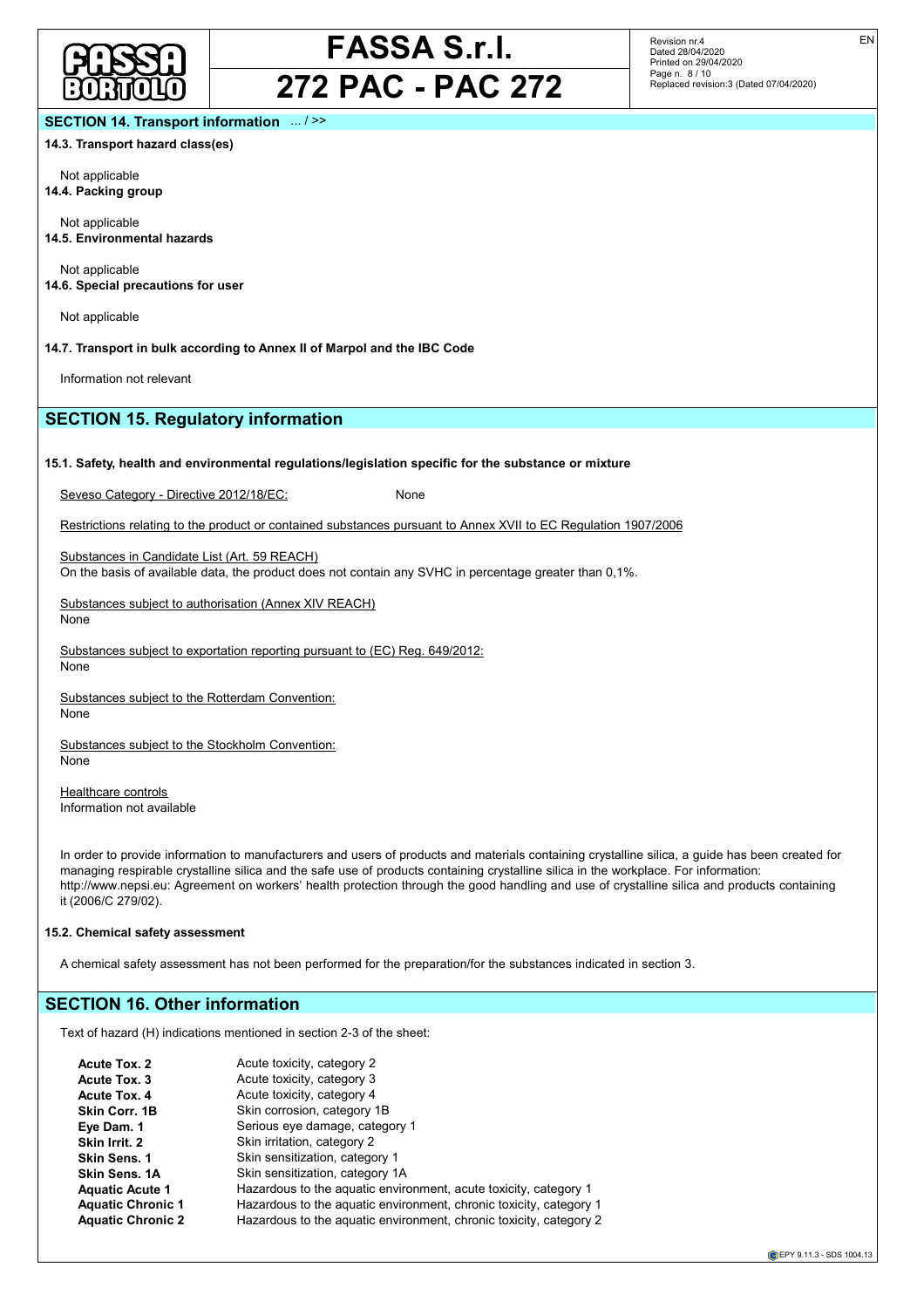

Revision nr.4 Dated 28/04/2020 Printed on 29/04/2020 Page n. 9 / 10 Replaced revision:3 (Dated 07/04/2020)

## **SECTION 16. Other information** ... / >>

| H310             | Fatal in contact with skin.                           |
|------------------|-------------------------------------------------------|
| H330             | Fatal if inhaled.                                     |
| H <sub>301</sub> | Toxic if swallowed.                                   |
| H311             | Toxic in contact with skin.                           |
| H302             | Harmful if swallowed.                                 |
| H314             | Causes severe skin burns and eye damage.              |
| H318             | Causes serious eye damage.                            |
| H315             | Causes skin irritation.                               |
| H317             | May cause an allergic skin reaction.                  |
| H400             | Very toxic to aquatic life.                           |
| H410             | Very toxic to aquatic life with long lasting effects. |
| H411             | Toxic to aquatic life with long lasting effects.      |
| <b>EUH071</b>    | Corrosive to the respiratory tract.                   |
| <b>EUH210</b>    | Safety data sheet available on request.               |
|                  |                                                       |

LEGEND:

- ADR: European Agreement concerning the carriage of Dangerous goods by Road
- CAS NUMBER: Chemical Abstract Service Number
- CE50: Effective concentration (required to induce a 50% effect)
- CE NUMBER: Identifier in ESIS (European archive of existing substances)
- CLP: EC Regulation 1272/2008
- DNEL: Derived No Effect Level
- EmS: Emergency Schedule
- GHS: Globally Harmonized System of classification and labeling of chemicals
- IATA DGR: International Air Transport Association Dangerous Goods Regulation
- IC50: Immobilization Concentration 50%
- IMDG: International Maritime Code for dangerous goods
- IMO: International Maritime Organization
- INDEX NUMBER: Identifier in Annex VI of CLP
- LC50: Lethal Concentration 50%
- LD50: Lethal dose 50%
- OEL: Occupational Exposure Level
- PBT: Persistent bioaccumulative and toxic as REACH Regulation
- PEC: Predicted environmental Concentration
- PEL: Predicted exposure level
- PNEC: Predicted no effect concentration
- REACH: EC Regulation 1907/2006
- RID: Regulation concerning the international transport of dangerous goods by train
- TLV: Threshold Limit Value
- TLV CEILING: Concentration that should not be exceeded during any time of occupational exposure.
- TWA STEL: Short-term exposure limit
- TWA: Time-weighted average exposure limit
- VOC: Volatile organic Compounds
- vPvB: Very Persistent and very Bioaccumulative as for REACH Regulation
- WGK: Water hazard classes (German).

## GENERAL BIBLIOGRAPHY

- 1. Regulation (EC) 1907/2006 (REACH) of the European Parliament
- 2. Regulation (EC) 1272/2008 (CLP) of the European Parliament
- 3. Regulation (EU) 790/2009 (I Atp. CLP) of the European Parliament
- 4. Regulation (EU) 2015/830 of the European Parliament
- 5. Regulation (EU) 286/2011 (II Atp. CLP) of the European Parliament
- 6. Regulation (EU) 618/2012 (III Atp. CLP) of the European Parliament
- 7. Regulation (EU) 487/2013 (IV Atp. CLP) of the European Parliament
- 8. Regulation (EU) 944/2013 (V Atp. CLP) of the European Parliament
- 9. Regulation (EU) 605/2014 (VI Atp. CLP) of the European Parliament
- 10. Regulation (EU) 2015/1221 (VII Atp. CLP) of the European Parliament
- 11. Regulation (EU) 2016/918 (VIII Atp. CLP) of the European Parliament
- 12. Regulation (EU) 2016/1179 (IX Atp. CLP)
- 13. Regulation (EU) 2017/776 (X Atp. CLP)
- 14. Regulation (EU) 2018/669 (XI Atp. CLP)
- 15. Regulation (EU) 2018/1480 (XIII Atp. CLP)
- 16. Regulation (EU) 2019/521 (XII Atp. CLP)
- The Merck Index. 10th Edition
- Handling Chemical Safety
- INRS Fiche Toxicologique (toxicological sheet)
- Patty Industrial Hygiene and Toxicology